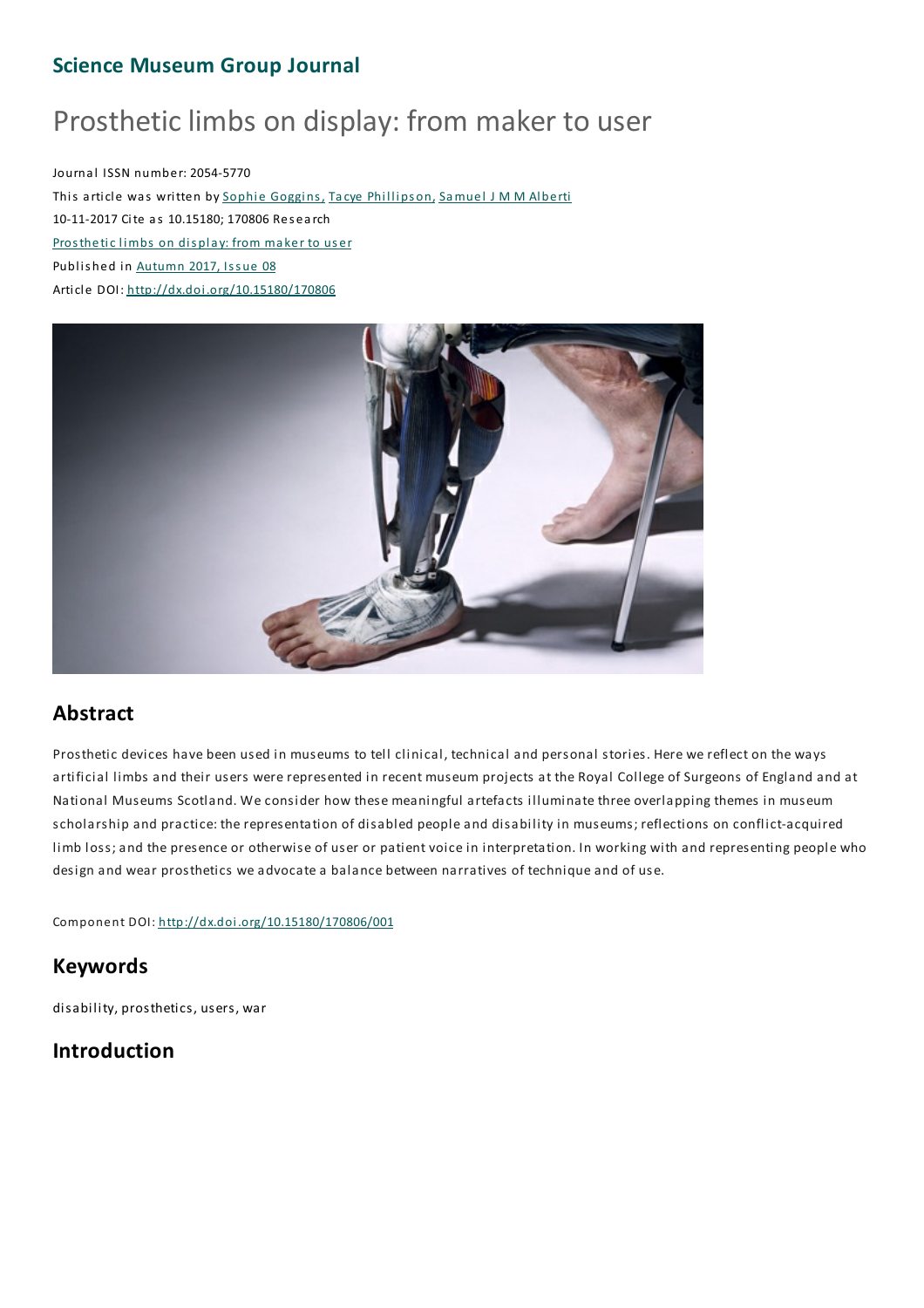#### **Figure 1**



#### © Omkaar Kotedia

Sophie Oliveira Barata, 'Anatomical Leg', 3D printed nylon, silicone, lacquer; 'Alternative Limb Project', worn by Ryan Seary http://www.thealternativelimbproject.com/project/anatomical-leg/#

#### DOI: http://dx.doi.org/10.15180/170806/008

Consider the object in Figure 1. It appears to be part human, part skeleton, part robot. It's an uncanny, hybrid lower leg.The toes, sole and heel are hyper-real silicone imitations of the other foot, unnerving in their verisimilitude.The upper foot, tibia and knee feature an anatomical motif; the muscle plates and thigh socket have a playful, futuristic twist in their design.This is a prosthetic limb crafted for ex-serviceman Ryan Seary by sculptor-turned-prosthetist Sophie Oliveira Barata as part of 'The Alternative Limb Project'.The realistic toes are to allow Seary to wear sandals; the shell of the calf gives shape under trousers; but the overall aesthetic was an imaginative intervention by artist and client. Seary explains:

My team were carrying out a high-risk search in Babaji, Helmand [in 2010]. Whilst on the route I stepped on [an improvised explosive device], it partially detonated which removed my left foot and hand at the scene. […] At Bastion my left leg was removed above the knee and my left arm above the elbow. […]

My expectations of the leg were high as I have seen Sophie's other work and she is a very talented artist. When I received the leg it was better than I could have imagined, it can only be described as Awesome! The detail is amazing and I can't get over how realistic the foot looks, many people have taken a few seconds to get their mind round the fact that it's not real (quoted in Oliveira Barata, 2013).

Three important contemporary issues in museums and wider scholarship intersect in the 'Anatomical Leg', an image of which features in the interpretation in the *Technology by Design* gallery that opened in 2016 in the National Museum of Scotland.

Firstly, it materialises the practical and critical work around the representation of disability in museums over the last decade or so. A trajectory within the sector can be traced from revealing hidden histories (Delin, 2002; Sandell et al, 2005; Telfer, Shepley and Reeves, 2011) to dedicated exhibitions and projects (Gosling, 2012); it should now be the case that disability is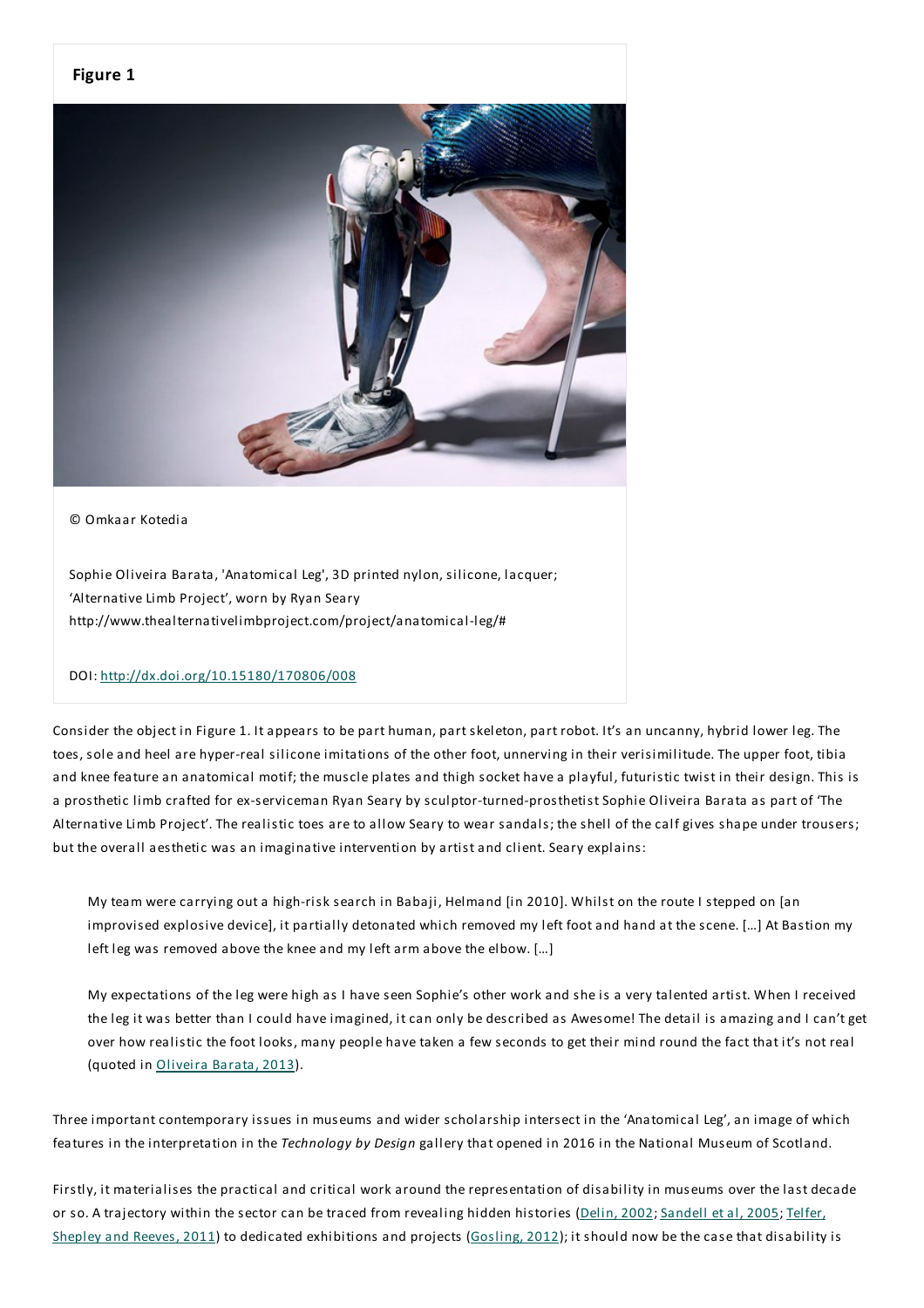incorporated across museum practice as a matter of course. From accessibility in new builds as embedded in the UK Equality Act (2010) to displays like *Technology by Design*, heritage organisations are beginning to weave disability across their work, as they do other human characteristics that fall under the clumsy banner 'equality and diversity'.

Secondly, the leg is one of many manifestations of conflict-acquired limb loss in museums and galleries, especially (though not exclusively) as part of the commemorations of the First World War centenary between 2014 and 2018. Exhibitions and programming have innovatively engaged with the material culture of injuries past and present and introduced the damaged body of the soldier into museums where they had too often been absent (Carden-Coyne, 2010).*The Body Extended:Sculpture and Prosthetics* at the Henry Moore Institute (displayed 2016; see Figure 2) juxtaposed historic devices with sculptural equivalents and responses;First World War prostheses also featured in the Science Museum's *Wounded: Conflict, Casualties and Care* (on display 2016–18;Emmens, 2016).



© Jerry Hardman-Jones

Henry Moore Institute,*The Body Extended:Sculpture and Prosthetics* (2016)

#### DOI: http://dx.doi.org/10.15180/170806/009

Finally, Seary's and other devices in *Technology by Design* exemplify an enhanced representation of patients and other users in museums of science, technology and medicine. Whereas museum narratives have historically been dominated by clinicians and inventors, we now see more evidence of those who experienced techno-medical innovations (Alberti, 2016). Just as patient agency permeates healthcare provision, so too we see more patient stories and voices in medical museums such as the Berlin Museum of Medical History at the Charité (especially in its historical patient ward, displayed since 2007; Schnalke, 2013) and projects such as John Wynne and Tim Wainwright's *Transplant* (which began in 2006; see Hume, 2008).This resonates with attention to users in academic fields like science and technology studies (Corn, 2011; Oudshoorn and Pinch, 2003); and, crucially, the history of use also encourages representation of *non-use*, as we shall see below.

Here we seek to swim with these currents by considering recent projects in UK museums involving the display of prosthetic limbs and their interpretation in two and three dimensions.Engaging with both military and civilian situations we consider the balance between medico-technical narratives of invention/cure and accounts of those who experience these devices. As such we consider whether they implicitly subscribed to either or both of two models of disability. Activists and scholars have identified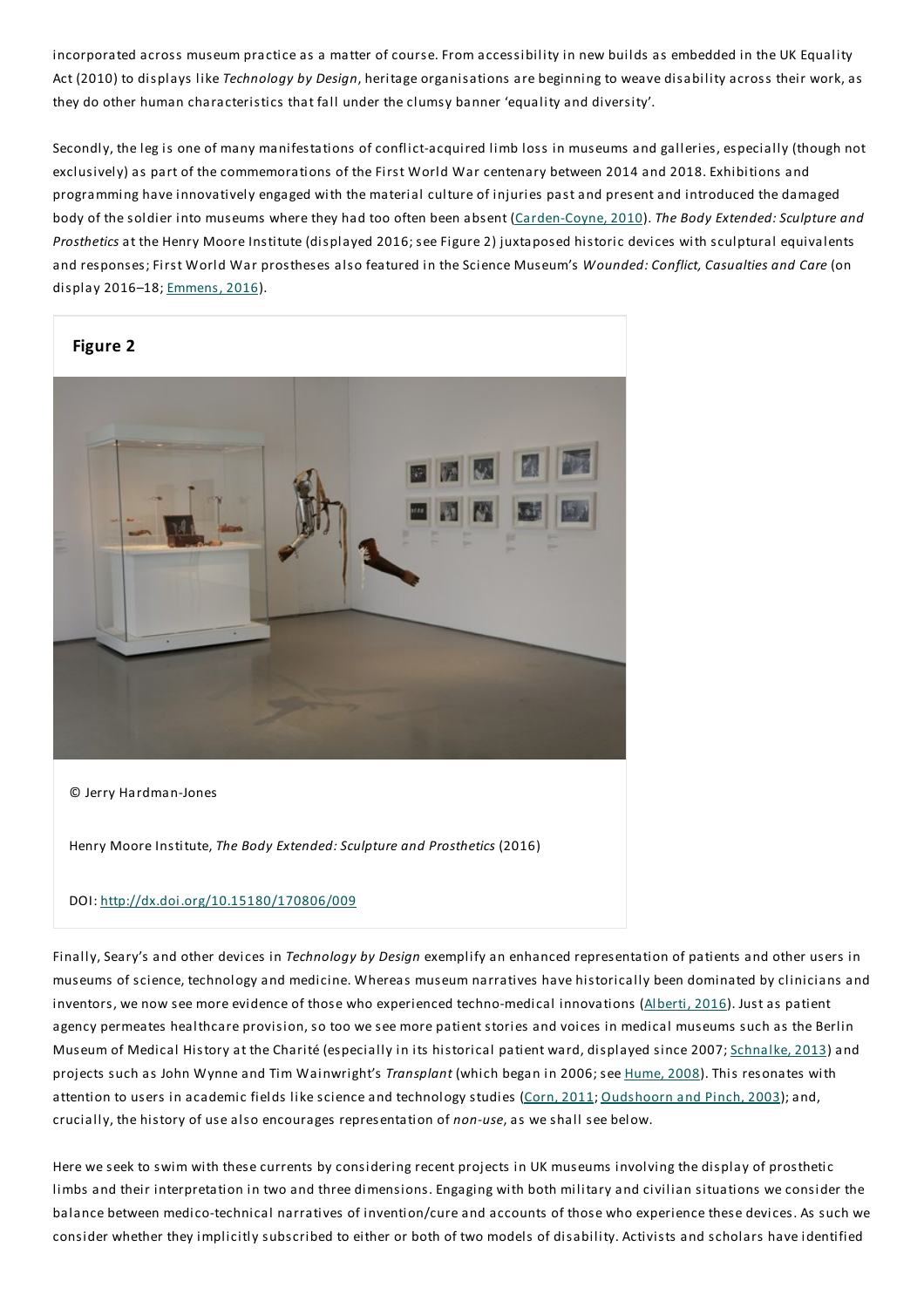a *medical model* in which disability is framed as a physical and/or biological deficit, a clinical problem to be fixed.This is contrasted with a *social model* that asserts disability (as opposed to impairment) is constructed by societal boundaries and attitudes (Shakespeare, 2016). Richard Sandell and others have explored the implicit and explicit application of these ways of understanding disability in museum contexts in the 2000s (Sandell and Dodd, 2010; Anderson and O'Sullivan, 2010). They showed museums to be sites of encounter between disability politics, museum stakeholders and visitors in varying degrees of harmony and contest. Here we consider efforts to balance different approaches in the 2010s.

We ourselves have been among those involved in the efforts we discuss. Within a historical and museological framework, this piece therefore includes an element of critical reflective practice (Bolton, 2010; Lynch, 2011; McCarthy, 2015), drawing on our experiences since 2011 at the Royal College of Surgeons of England and National Museums Scotland.The former includes the Hunterian Museum in London, based on the collections of John Hunter (whose older brother William seeded the Hunterian in Glasgow); the latter involves five sites including the National Museum of Scotland and the National War Museum of Scotland in Edinburgh.

In our work at these institutions we were by no means the first to have displayed prosthetic limbs and their use, of course. It may be that 'as social objects with a complex set of meanings in the daily lives of people' prosthetics 'have rarely, if ever, been understood as part of vernacular material culture' (Ott, 2002, p 2). Yet even if we only consider Anglophone predecessors, it is clear the projects below build upon a long history of collecting and exhibiting. Artificial limbs have been gathered by collectors as curiosities, and nineteenth-century medical collections such as the Mütter Museum in Philadelphia and the Army Medical Museum in Washington DC featured military prosthetics. After their tragic expansion of use during the First World War artificial limbs were exhibited as propaganda (Reznick, 2004). Meanwhile, Henry Wellcome's voracious collecting inevitably included prosthetics (Arnold and Olsen, 2003; Larsen, 2009); these are now housed by the Science Museum alongside an extraordinary collection from the specialist Queen Mary's Hospital in Roehampton (Emmens, 2010; see Figure 3). The National Museum of American History's Division of Medicine and Science also has an important collection which has been used in pioneering projects such as 'EveryBody: An Artifact History of Disability in America' (Ott et al, 2013).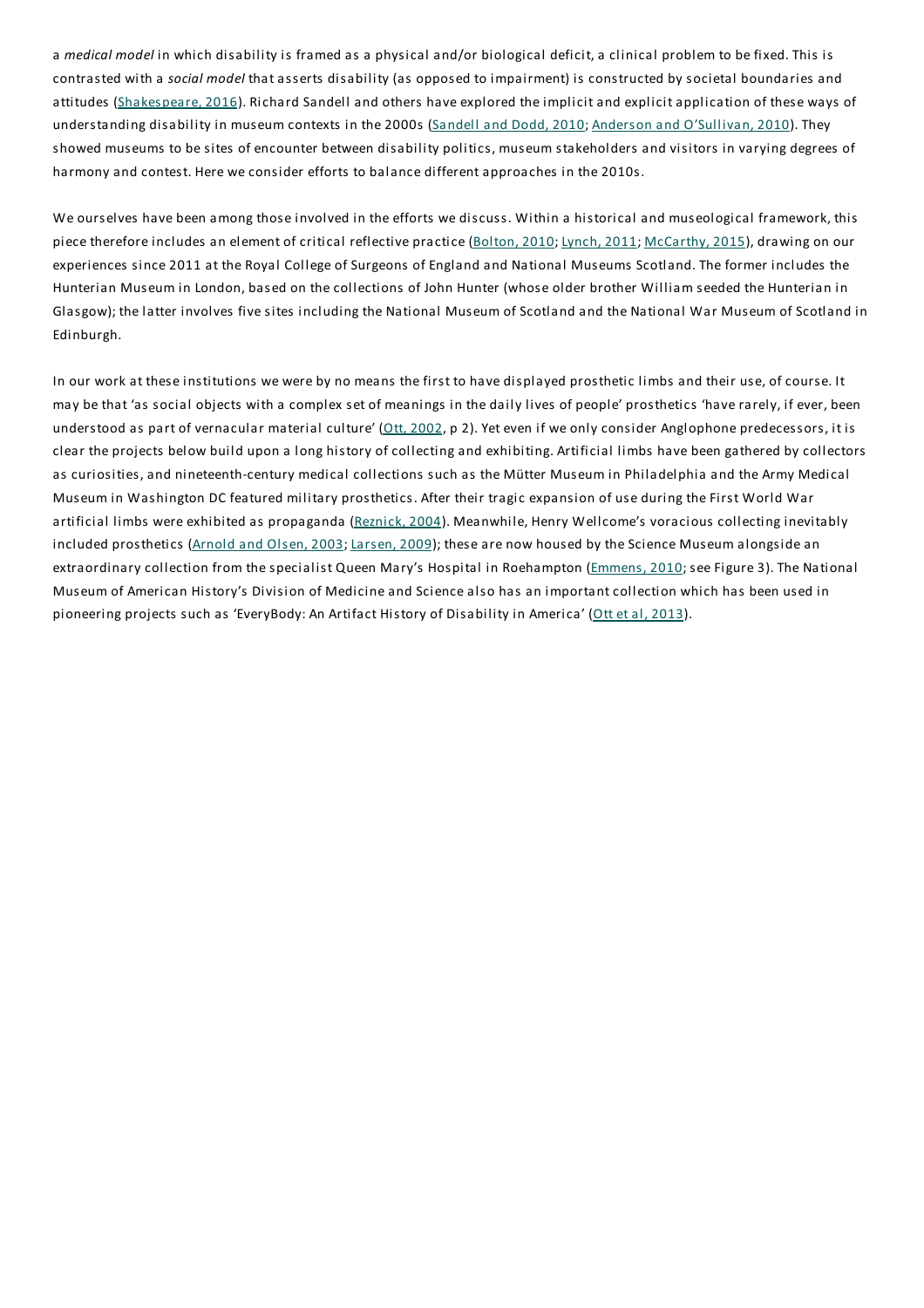

Against this background we worked on projects in London and Edinburgh that represented prosthetic limbs and the designers, clinicians and users associated with them. First, we discuss *War, Art and Surgery*, staged at the Hunterian in 2014.Then we reflect on a series of linked exhibits in National Museums Scotland sites in Edinburgh: *Reconstructing Lives* (2012) at the National War Museum, then *Shaping our World* (2011) at the National Museum of Scotland, where we remain to consider *Technology by Design*, part of a suite of new permanent galleries which opened in 2016. (Although the authors' involvement varied across these projects, we use 'we' throughout. $[1]$ )

By reflecting on these projects, we consider the interpretation of prosthetics, their inventors and their users in twenty-first century Britain. Were we effective in our efforts to incorporate the voices of patients and users into museum displays alongside stories of clinical provision and technical innovation?

# **'War, Art and Surgery'**

At the Royal College of Surgeons (RCS) we planned to commemorate the centenary of the outbreak of the First World War by displaying the College's holdings of First World War pastel portraits of plastic surgery patients by surgeon-artist Henry Tonks. Keen to represent the contemporary alongside them, we welcomed an approach by Julia Midgley, a *reportage* artist whose work from a previous medical residency already featured in the RCS collections. 'Conscious of the flow of injured servicemen and women returning from Afghanistan', she had been inspired by Tonks' work to compile a twenty-first century equivalent (Midgley, 2014, p 238). This also chimed with our efforts to address issues around difference and disfigurement (RCS, 2007; Gosling, 2012), and to incorporate disability into museum practice as a matter of course (RCS, 2012).

Accordingly, with the support of military clinicians and the Ministry of Defence, Midgley gained access to the Defence Medical Rehabilitation Centre, at Headley Court in Surrey. Over two years she worked with healthcare professionals and recovering service personnel to represent the long and challenging process of rehabilitation (see Figure 4). The soldiers in recovery were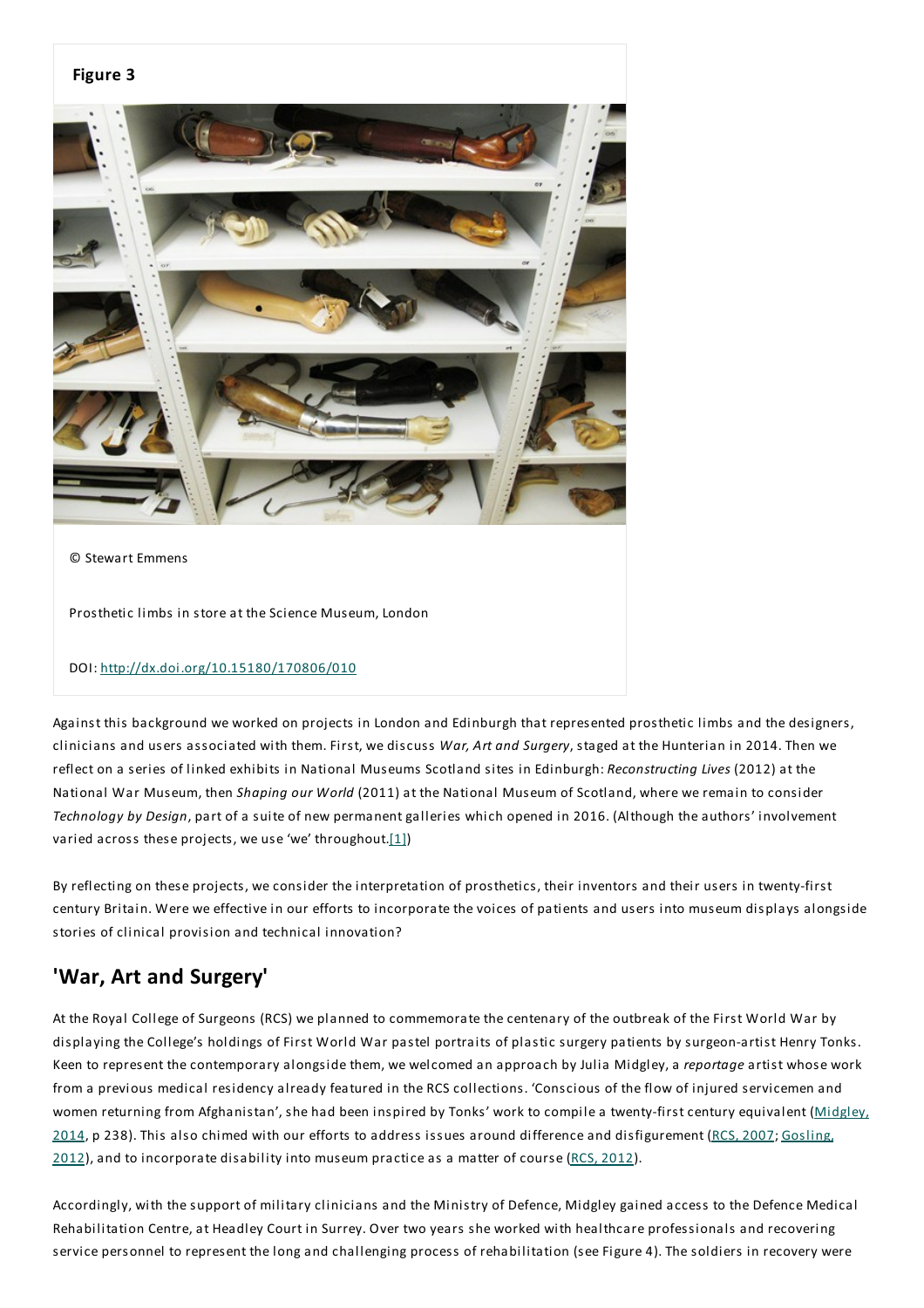referred to by the clinicians as 'patients' rather than service users or clients, and they identified themselves as such. In response to Midgley's request to sketch, made via their clinicians, they responded positively. Royal Air Force doctor Clare Walton was in command at Headley Court at the time. She recalled: 'It is not always easy to predict how patients will react to such personal requests but in this case they also loved the idea.The drawing sessions were unobtrusive and sympathetic. All the patients who volunteered were soon fully engaged and enjoying the experience' (Walton, 2014, p 317). Midgley's artistic process involved close proximity – a common feature of both reportage and medical art – and together with her sitters' curiosity this engendered dialogue. Her work reflected 'the intimacy afforded me as I worked among and alongside patients and their medical staff during rehabilitation and training' (Midgley, 2014, p 264). Although she noted names and ranks when possible, she did not formally record these exchanges. She later reflected, 'the soldiers [were] very private and I didn't wish to intrude on their concentration nor on their privacy. Nor did I wish their staff to think I was probing where I shouldn't.'[2]



#### © Julia Midgley

'Physio; 1.30 pm', Defence Medical Rehabilitation Centre, Headley Court, 10 July 2013.Two views of the same patient as he works in the physiotherapy department. Soluble ink and wash on paper, 28 x 38 cm. WAS 108

#### DOI: http://dx.doi.org/10.15180/170806/011

Midgley produced 155 drawings, including surgeons in training at Strensall Camp near York, at the RCS, and at RAF Brize Norton in Oxfordshire. She engaged with and represented clinicians (Walton, 2014) including prosthetists (see Midgley, 2014, pp 233, 296–297).The final exhibition included historical and contemporary military medical equipment. We also wanted to connect this technical-clinical story with patient perspectives on their rehabilitation and the relationship with healthcare professionals. In the 62 Headley Court artworks, 57 different personnel in rehabilitation are represented (some of them multiple times as Midgley followed their experience), of whom 19 are named.

We planned to juxtapose this series with 72 Henry Tonks pieces. We set out to gather as much information as we could about the two groups of patients, past and present. For the former we went to the case files, the First World War records, and to existing historical work (Bamji, 2017), and gathered the most comprehensive public account of those patients to date.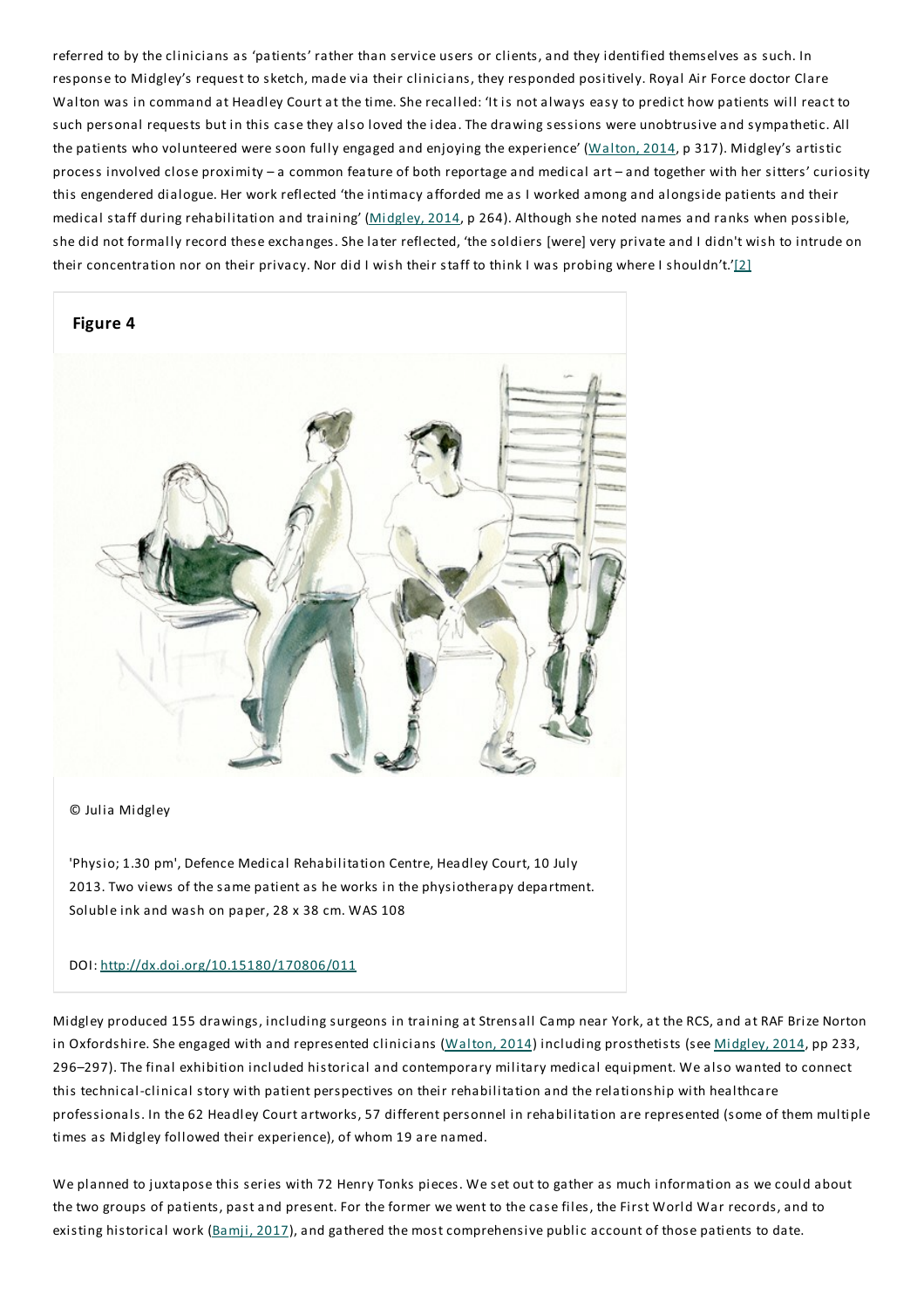Ironically, it proved far more difficult to find information from the living personnel. As far as appropriate we tried via the medical services and social media to elicit testimony from the men and women Midgley sketched, but to little avail. Only three responded: two head injury patients (Sapper Manoa Madraitabua and John Dawson of the Grenadier Guards) and one prosthetic user, Andy Reid.

After triggering an improvised explosive device in Afghanistan, Reid had endured limb loss and spent months at Headley Court (Reid, 2013). He was thoughtful in his response to Figure 5 when he returned to the RCS to participate in a documentary (Foxtrot Films, 2015):

I visited Headley Court many times during the rehabilitation following my injuries from an Improvised Explosive Device in 2009.This picture is of one of my last visits to Headley Court – I left the army in 2012. It was an exciting time, but I was also reflecting on sad times.

I thought it strange when Julia asked if she could sketch me during my prosthesis fitting – a random lady wants to draw a picture – a bit of an intrusion on what is quite an intimate process. But so many people come and go when you're at Headley Court that I said it didn't bother me. In the army you don't get much personal space.

In this picture I was just going to get up and walk out of the room – I was about to attach the other prosthetic, as there's no point in wearing one leg. I don't wear that electric arm very often, because it's heavy. Julia's picture looks to me a bit unfinished;and without my leg on I look a bit unfinished too.

I think the more people know about rehabilitation the better. Soldiers' deaths are in the news, but not what happens to those of us recovering from injuries (quoted in Midgley, 2014, p 187).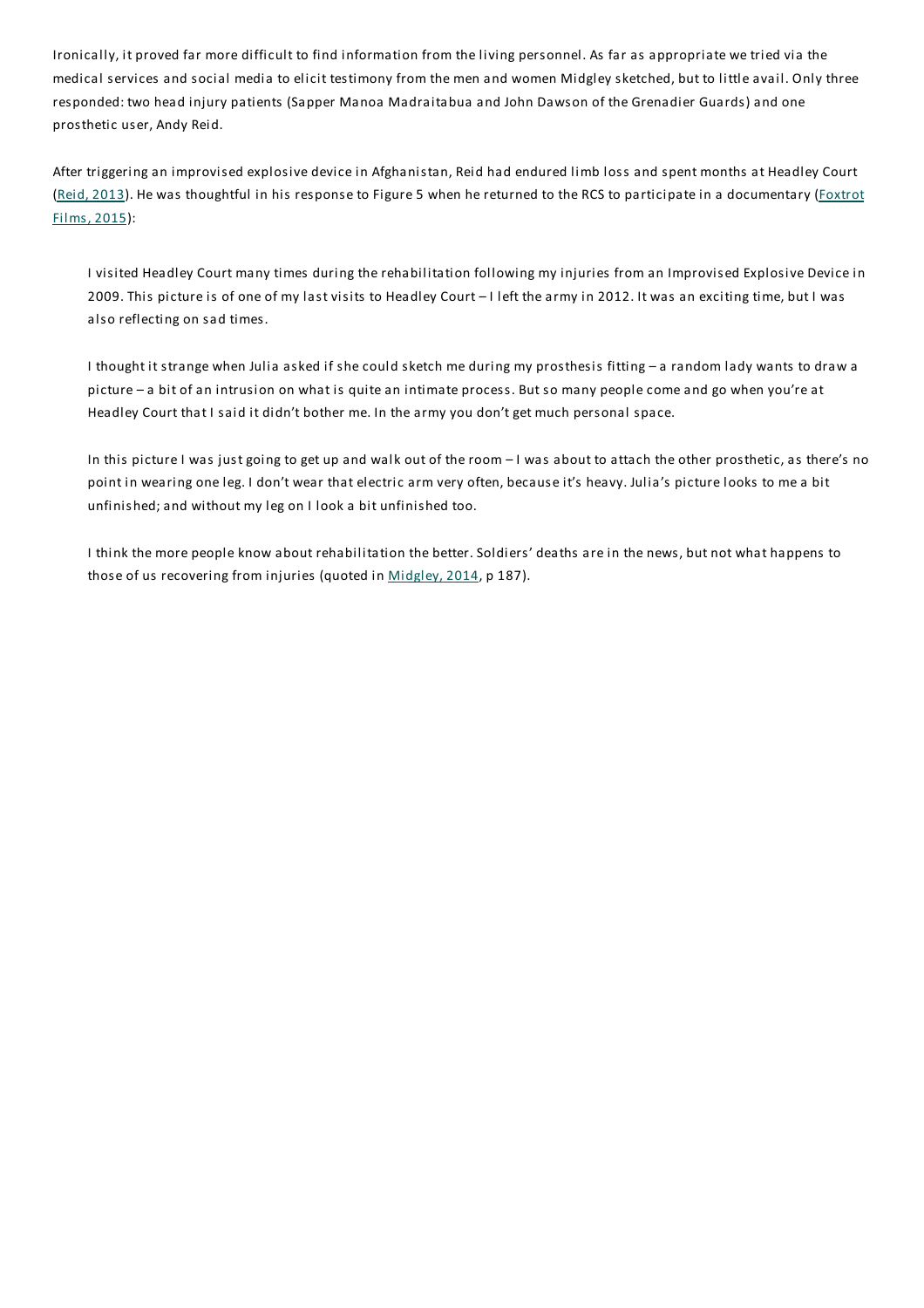

#### © Julia Midgley

'Andy Reid – Plaster Room', Defence Medical Rehabilitation Centre, Headley Court, 14 June 2012. Andy Reid – outpatient – attends his appointment as part of his continuous rehabilitation programme. Pencil on paper acrylic and wash on paper, 42 x 30 cm. WAS 062

#### DOI: http://dx.doi.org/10.15180/170806/012

The interpretation of Tonks' work in the exhibition *War, Art and Surgery* was full of personal detail, albeit with few direct quotes from the soldiers.The labels next to Midgley's work, by contrast, were brief, and the contemporary material displayed was dominated by a surgical narrative.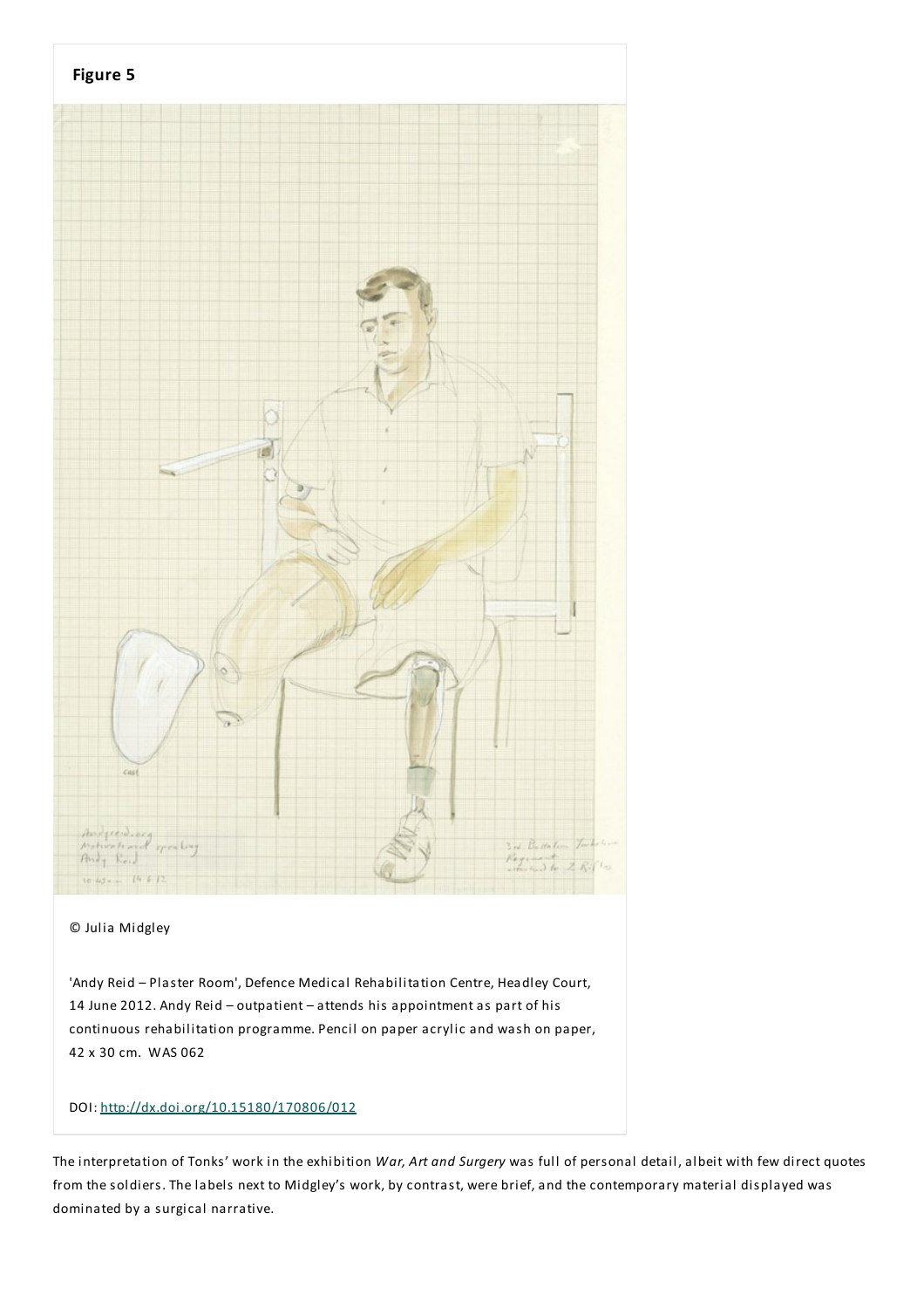There were several reasons for this. Many of the personnel had demobilised in the interim; they were no longer part of the military-medical system and were busy getting on with their lives. We cannot know whether they were happy to be framed as 'patients' during the rehabilitation, and then in the exhibition next to the First World War patients – but their silence indicated they may no longer have seen themselves in this light. Arguably, part of the function of Headley Court was to effect a change from amputation patient to prosthetic user. The approach soliciting feedback then came from the museum team, employees of a Royal College rather than the artist they had warmed to. In retrospect, curators could have worked more closely with Midgley and her sitters *in situ* while she was drawing. We could have involved elements of co-curation in the exhibition itself (Boon, 2011), as the Science Museum would go on to do with veterans living with post-traumatic stress disorder in the last section of the *Wounded* exhibition (Freeth, 2016). Nevertheless, at the RCS we were pleased to have represented their experience in the gallery alongside the advances in medical care and the accomplishments of surgeons. But aside from Reid's eloquence, these prosthetic users are represented with *silent* dignity.

Component DOI: http://dx.doi.org/10.15180/170806/002

## **Prosthetics in Edinburgh**

The Royal College of Surgeons of England's connections with prosthetic users were for the most part via the clinicians involved, on a national scale. At National Museums Scotland – largely based in Edinburgh – the links were more local, and via designers. To understand the deployment of prosthetics in our projects at National Museums Scotland, it will be helpful to outline this background.

Edinburgh's reputation for prosthetic design emerged in the 1960s through work with children affected by thalidomide. Between 1958 and 1961 the drug was taken by thousands of expectant mothers suffering from morning sickness. It had a side effect that resulted in children born with missing or partial limbs. David Simpson, a medical physicist who developed the first foetal heart monitor in the 1950s, became director of the Powered Prosthesis Unit in Edinburgh at the Princess Margaret Rose Hospital in 1963 and was tasked with designing and building prosthetics (especially upper limbs) which could be used by children affected by thalidomide. By the end of that year the unit was serving sixty children from across Scotland and Northern Ireland (Dolan and Gow, 2013). Designing prosthetics for children was complex: they needed to be especially robust and intuitive. The team's first outputs, the Simpson Series 1 arms, were powered by carbon dioxide, and they allowed the user to rotate their wrist and to grasp.The arms were self-levelling, which, crucially, allowed users to feed themselves.The work was unpatented and thus free for any hospital in the world to use.

The limbs Simpson and his colleagues developed had to keep up with the growth of the child as well as incorporating new technologies. 'The children are getting older and communicating better', he reported, 'and our work, therefore, is improving.The children have three terribly fundamental needs to carry out on their own. To eat. To write. To go to the lavatory' (Anon, 1964). In the late 1960s, Simpson Series 2 arms had shoulder elevation, elbow bending, grasping hand and rotations of the wrist and upper arm.

As the needs of patients changed, the Powered Prosthesis Unit at the Princess Margaret Rose Hospital went on to become the Rehabilitation Engineering Service, and still later the Southeast Mobility and Rehabilitation Technology (SMART) Centre. Engineer David Gow, director from 1993, wanted to create a modular prosthetic arm system which could be used for both arms and at different ages. At the time, many commercial components were incompatible with one another and he hoped the modular system would address the need for powered partial hands for both children and adults. Gow recognised that the pneumatic design was 'inconvenient and cumbersome [...] with limitations in functionality' (Gow, 1999). He wanted to create a prosthetic which was lighter and more-user friendly while maintaining a modular design. In 1998, the Edinburgh Modular Arm System (EMAS), known as 'the world's first bionic arm', was fitted to hotelier Campbell Aird, who had lost his arm to cancer. It weighed 1.8 kg, less than an organic arm, was battery powered and controlled by electronic micro sensors.

Although EMAS was never available commercially, the design team became Scotland's first NHS spin-out company,Touch EMAS, later Touch Bionics, based in Livingston (outside Edinburgh). Under Gow's leadership Touch Bionics designed their artificial hand, the i-limb. Launched in 2007, it was the first commercial prosthetic to have five individually powered fingers.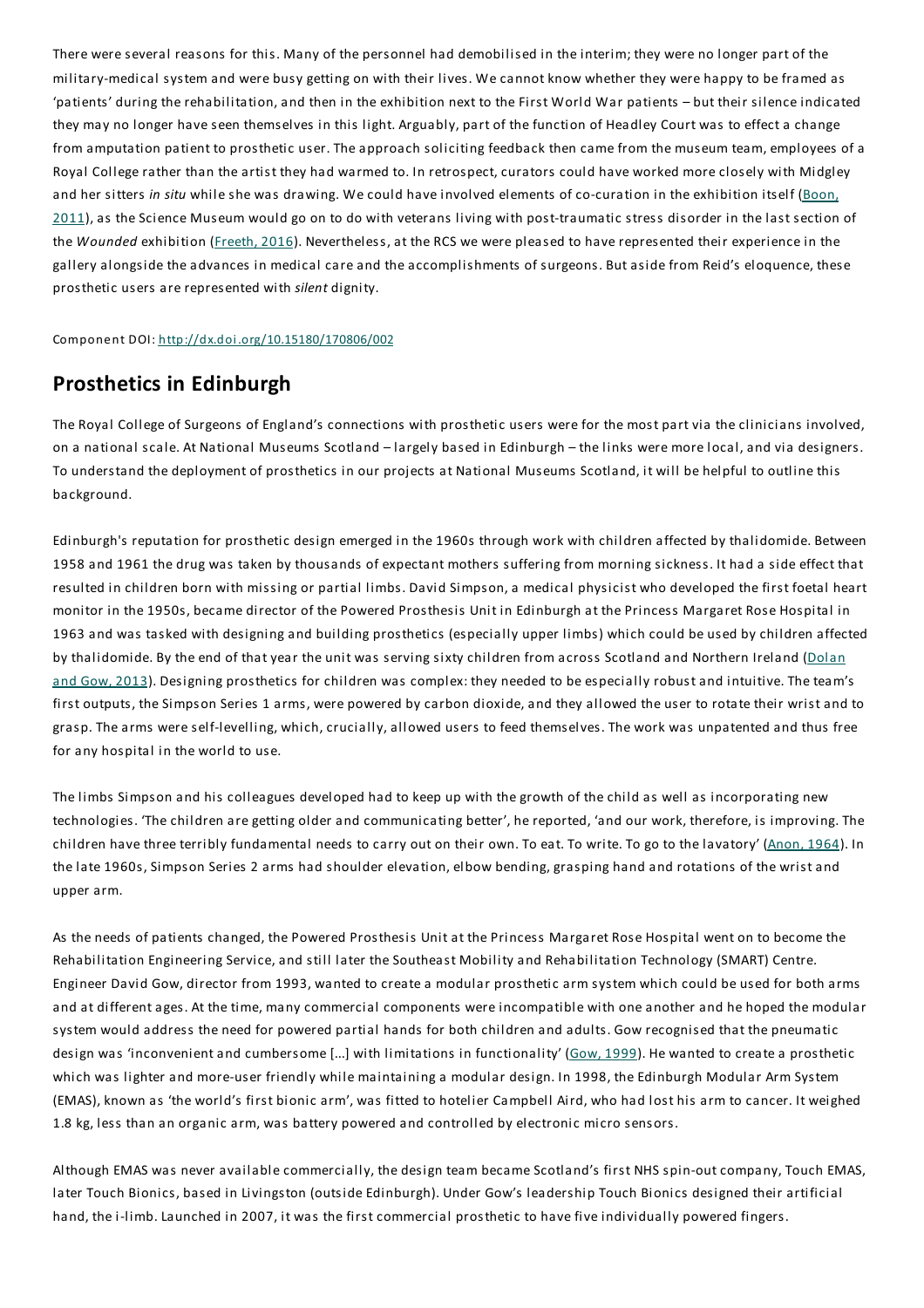The i-limb was a flagship object for the National Museum of Scotland capital redevelopment 2012–16.The Museum's curators had been following the progress of the Powered Prosthesis Unit and its successors. In 2008, we borrowed a first generation i-LIMB (as it was then branded) for the permanent gallery *Scotland: A Changing Nation* to feature in a display showing the strength and range of current scientific and technological innovation in Scotland. At the time, Touch Bionics were not ready to donate one of their few demonstration hands to the Museum, but they later transferred it to the national collection, and remain keen to provide one of their latest model for display, rather than have us include the older model.

The main strength of the National Museum's prosthetics collection arrived in a coordinated acquisition from two sources. Some prototypes of Simpson's work had remained with his family, and were donated to us by his son Allen D C Simpson, a former curator in the Museum; he also facilitated the acquisition of a collection held by the NHS. In all, 146 hands, arms or significant parts thereof were collected. As these had formed the makers' research and heritage collection they had been pre-selected for survival on the basis of their design interest. Accompanying information included Gow's recollections of what each of the items were. While patient stories were included, they were largely apocryphal and were subsumed within an overall narrative of technical innovation. For instance, we learned that maintenance of older technology endured because the prosthetists did not want to have to tell users they needed to learn to use a different limb from the one they were used to. But for the most part, like many science and technology acquisitions of this kind, we acquired the collection as evidence of technological development.

#### Component DOI: http://dx.doi.org/10.15180/170806/003

#### **'Reconstructing Lives'**

We have used these artefacts in three very different displays across two sites. We staged *Reconstructing Lives: A Human Technology* at the National War Museum of Scotland, located in Edinburgh Castle in 2012–13. We emphasised conflict-related amputation, including serving and veteran military personnel and civilians.The exhibition involved loans as well as the Museum's material, and did not focus on designs which had been developed and made in Edinburgh. Rather, we traced the larger narrative of the development of the prosthetic limbs, from armour-like iron hands of the sixteenth century through to carbon-fibre running blades in the twenty-first. As far as possible we used the amputees' own stories in the interpretation as well as the technical description of the artificial limbs. (All the prosthetic users featured had acquired rather than congenital limb loss.)

The exhibition presented several strands: the prostheses themselves; personal and technical images and video;and quotes from users and makers that were varied and sometimes contradictory.Text provided a general overview of the subject in major text panels, as well as brief *vignettes* of military amputees from three different centuries. More technical information about the prostheses themselves was available in the object labels.This permitted our visitors to engage with the exhibition at different levels of detail and acquire complete stories without reading all the levels of text.

The human story included a film created for the exhibition showing Chris Moon MBE talking very directly about his personal experience with prosthetics after he lost his arm and leg while clearing landmines in Mozambique, and how he went on to become an ultramarathon runner. When set alongside the story of Spitfire pilot Douglas Bader (who wore two aluminium prosthetic legs) and present-day athletes, the 'superhuman' narrative was clearly evident; but we were also careful to include mundane contrasts. 'There are no superpowers in the hand', commented Sergeant Juan Arredondo, one of the first i-limb wearers, in 2008, 'it just makes life more normal'.[3] So too Lieutenant Dave Henson explained in 2011, 'After being in a wheelchair it was so good to be stood up. I didn't care if I was basically wearing buckets on my stumps' (Thompson, 2011). We barely mentioned stories that might balance any sense of triumphalism, such as those individuals who struggle to adapt after amputation; it would in any case have been difficult to include them.

While *Reconstructing Lives* balanced the technological development of prosthetic limbs with the personal stories of the people who wear them, the exhibition did not present the prosthetics and personal stories together. The exhibition featured a large central showcase which enabled the prostheses to be displayed without the human context, as visually striking mechanical objects that stand on their own and speak in their own way (see Figure 6). Shown side by side the prosthetics selected for the exhibition illustrate the key developments in materials and design of this medical technology.The personal stories of wearing prosthetic limbs were presented in what we hoped was a sensitive manner, away from the prosthetics, enabling the visitors to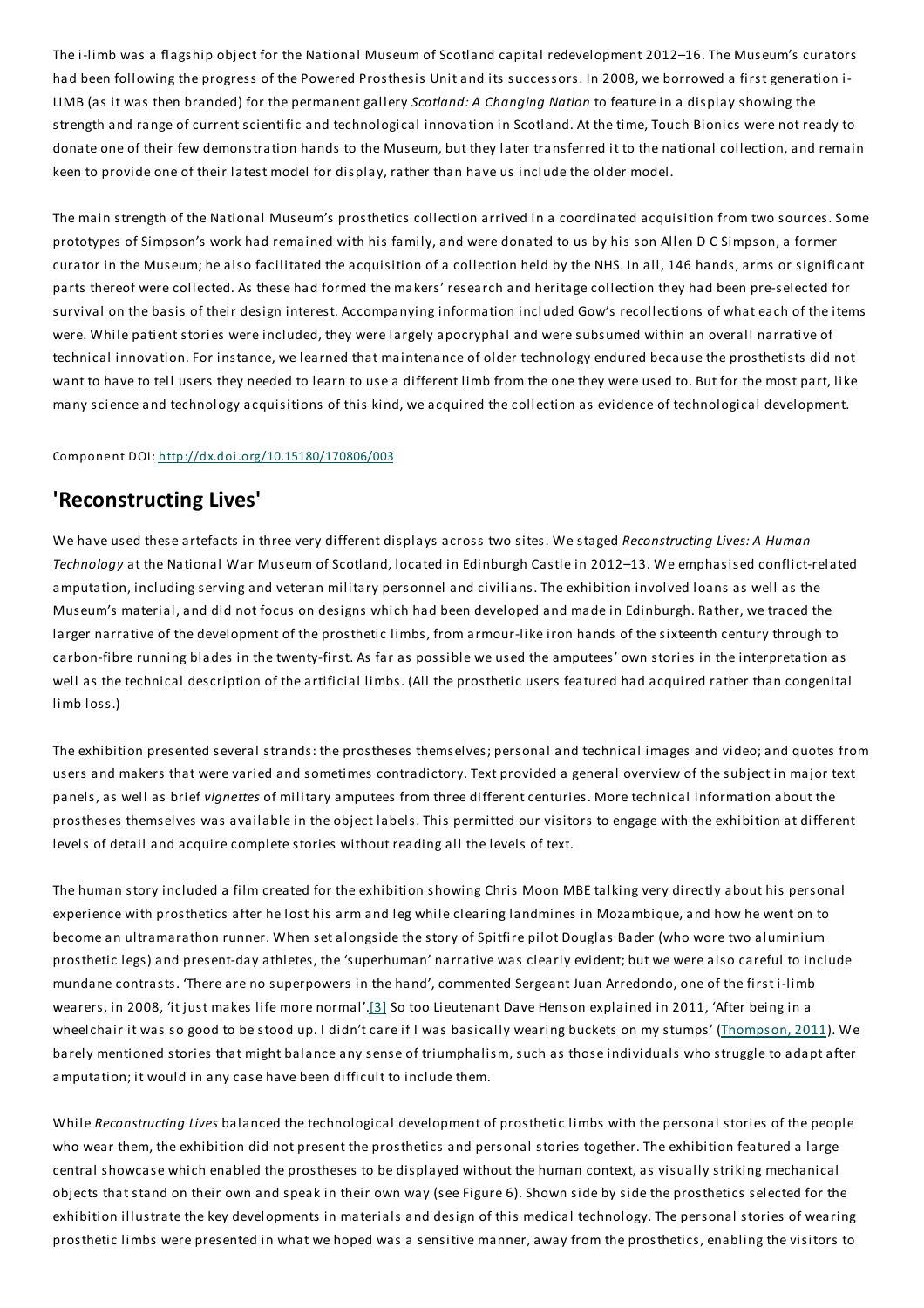engage easily with their human and emotional impact (see Figure 7).The human forms of these artefacts make them easy for visitors to relate to and engage with, and they had space to be considered in relation to each other.The minimal interpretation with each object provides space for visitors to consider them on their own terms.



© Neil McLean

*Reconstructing Lives* exhibition, National War Museum of Scotland, 2012

DOI: http://dx.doi.org/10.15180/170806/013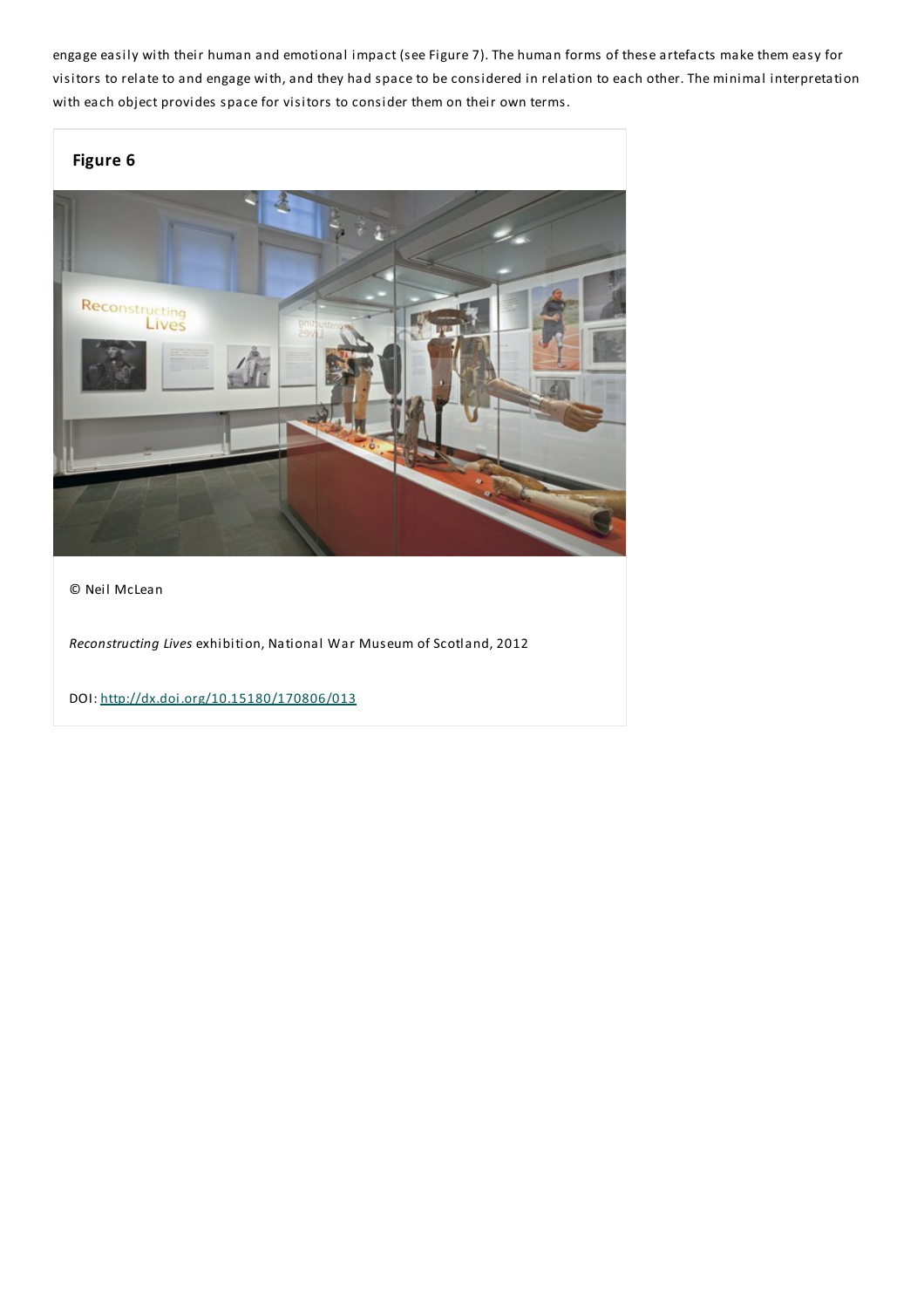# **Figure 7**

© Neil McLean

*Reconstructing Lives* exhibition, National War Museum of Scotland, 2012

#### DOI: http://dx.doi.org/10.15180/170806/014

Feedback was positive, whether from general Edinburgh Castle audiences or more focused visitors, including bioengineers, therapists, military personnel and amputees. We received favourable comments about the inclusion of this topic in the context of a war museum and on the sensitivity and power of our presentation. A number reflected on the complexity of the topic, beyond the obvious horrors of war; others on how inspirational they found the featured amputees:

What a fantastic exhibition. Certainly something that has been approached in a sensitive yet positive way. More exhibitions like this should be made available for educating people! (Visitor from Newcastle, 5 June 2012)

Galling and fascinating exhibition.Thank you for the time and care taken to present this record, and for the respectful way in which the exhibits are presented.

(Visitor from Glasgow, 12 March 2013)

Illuminating aspect about consequences of conflict, but especially excellent in raising awareness about the effort to help those who suffer amputations to continue their lives, perhaps in a new positive manner. A very innovative topic to present in a museum, which I am sure attracts a lot of interest & support.

(Visitor from Malta, 20 July 2012)[4]

As a representation of disability, there is no doubt that *Reconstructing Lives* had strong elements of a medical model: we set out to represent technical answers to practical and social needs, and to appreciate the range of solutions and innovation through the ages which has enabled people to rebuild their lives. But we took care to present these as tangible human problems, focusing on how prosthetic limbs allow wearers to accomplish things they could not do without them.The powerful relationship between user and maker was evident. Chris Moon said in the video he recorded for us, 'Of course the fabulous people who make and provide the artificial limbs are probably the more important people in my life, because I can't get up and get on with life and earn a living and get around if I don't have artificial limbs'.[5]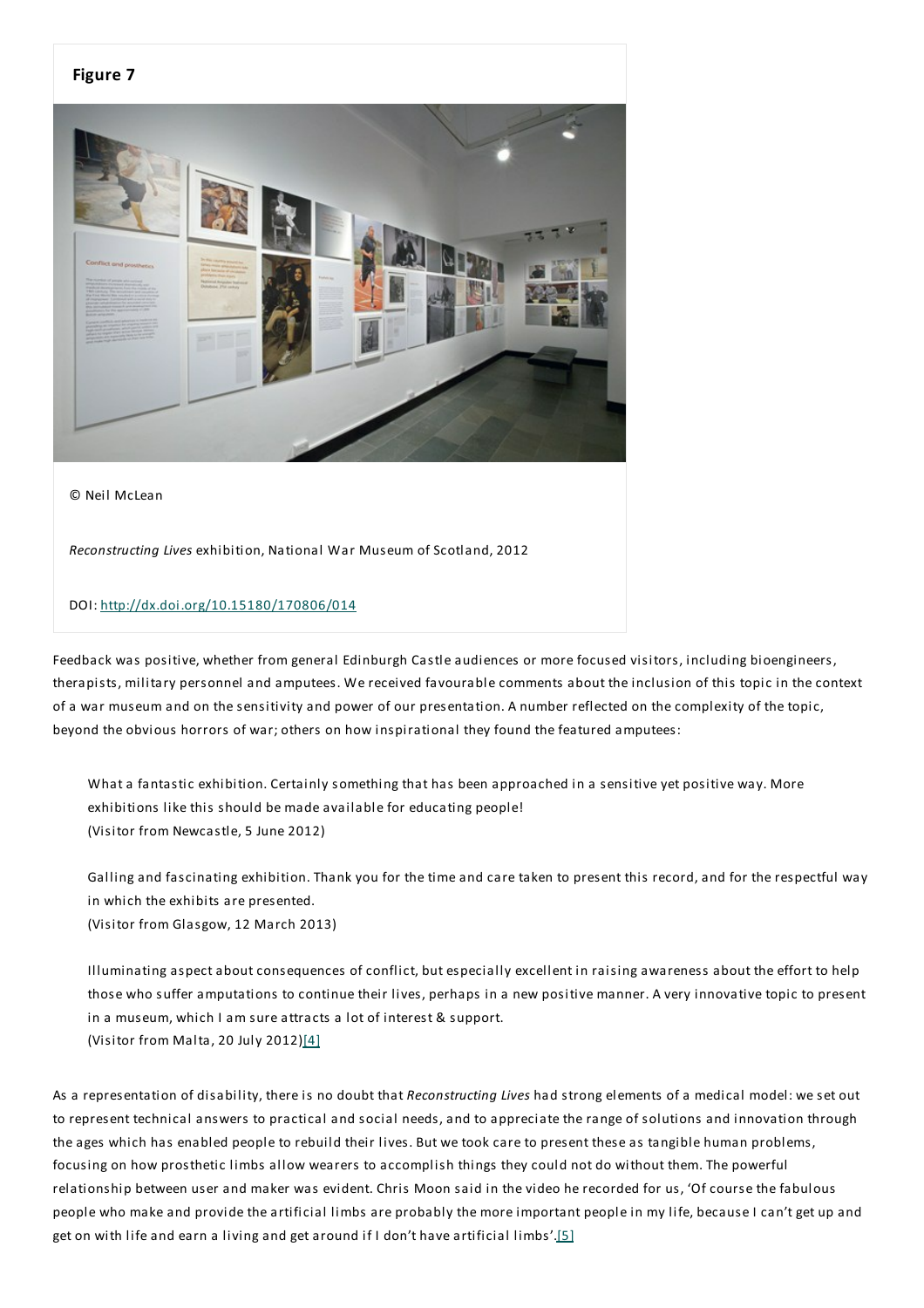But in this, as in all exhibitions, visitors find their own nuances:

*Reconstructing Lives* […] has made a permanent impression in my memory [reflected one blogger].They examined the reality of modern warfare; life after the conflict. And, in the case of the exhibit, life with a prosthetic.There have been so many technological developments in military medical practice that more and more soldiers are surviving, while in any other period in history their injuries would have killed them. But, as the exhibit discussed, even though we can perform more complex surgeries and save more lives, the infrastructure for dealing with the lives we've given back is, well, a work in progress. (Victoria, 2012)

Component DOI: http://dx.doi.org/10.15180/170806/004

# **'Shaping our World'**

While *Reconstructing Lives* was viewed within a military context in the National War Museum, other prosthetic limbs were on display in a civilian setting a kilometre away at the National Museum of Scotland. *Shaping our World* was a science and technology display in a Victorian wing of the Museum, with display cases in front of large wall banners. Prosthetics were chosen to feature in this gallery to showcase the recently acquired collection and because of their visual impact. One case, and the adjacent wall, presented the story of the development of upper limb prostheses in Edinburgh, from the Simpson arms to the i-limb.

The gallery opened in 2011. It was text rich, which allowed us to have four stories in this display. One described the technical challenges of designing and making a successful prosthetic limb, while the other three focused on thalidomide's impact, the Edinburgh design work, and Campbell Aird's EMAS. David Gow helped us, and reviewed the gallery text. In preparing the exhibition we were conscious that the engineering work which went into the limbs did not always ensure successful long-term use.The EMAS arm was a one-off which could only be maintained in use for 18 months. We used Aird's testimony: 'this is probably 15 or 20 years ahead of its time. It will enable me to do simple things like tie my own shoelaces instead of asking somebody to do it' (quoted in Maguire, 1998). This was a celebratory story, from an adult who had acted as a partner in the full trial of this arm.

Not all users had such positive experiences. We were highly conscious that many children affected by thalidomide had stopped using prostheses as they moved towards adulthood (as detailed below). We considered a quote from Parliament by child psychiatrist Gerard Vaughan MP, who sat on the Thalidomide Compensation Committee and was later health minister: 'One sees a small child coming into a room looking like a deep-sea diver dressed up in a mechanical abortion;and at the first opportunity he throws the whole lot off because he says it is intolerable to him' (Hansard, 1972). There was understandable resistance to this tone from our stakeholders involved in artificial limb design, however, and given that the quote did not relate specifically to the work in Edinburgh, we instead addressed user rejection of prostheses in a more positive way. 'Many of the children born without arms rejected prostheses and became skilled at using their feet', we wrote in the gallery text, 'though Edinburgh had a comparatively low rejection rate. This was credited to the revolutionary control system they developed.'[6]

*Shaping our World* did, however, result in a far richer understanding of user experience by serendipity. In 2014, we were contacted by Allan Shannon, who had been told that his picture featured in the gallery as a small boy with prosthetic arms (see Figure 8). He told us more about how much he appreciated what the prosthetic designers had been attempting to do, but also why he had stopped wearing the limbs. We have since been able to incorporate this narrative into the most recent manifestation of the permanent display,*Technology by Design*.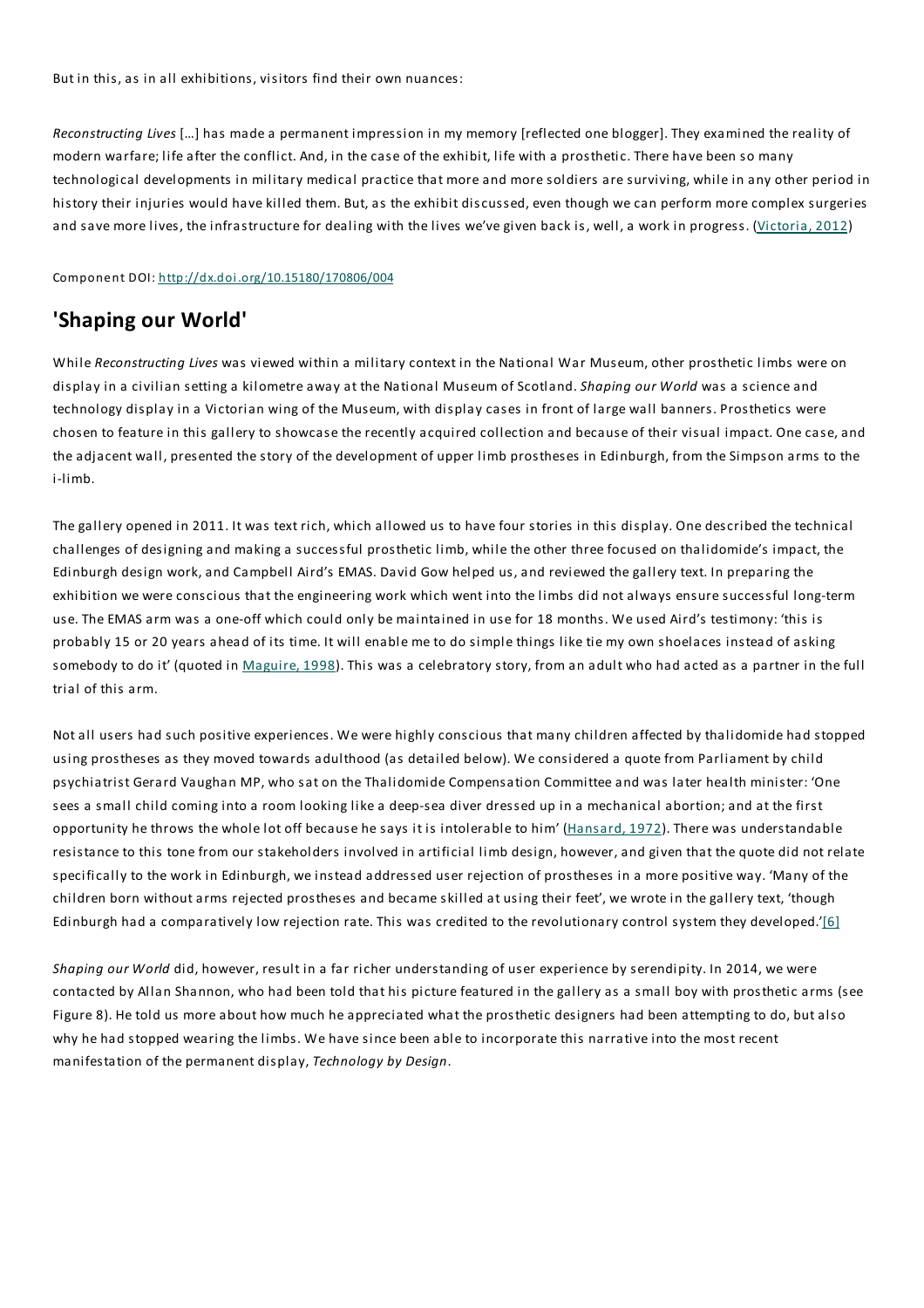#### **Figure 8**



© National Museums Scotland

Yvonne Kavanagh and Allan Shannon in *Shaping our World*, below a picture of Allan as a boy, 2014

DOI: http://dx.doi.org/10.15180/170806/015

Component DOI: http://dx.doi.org/10.15180/170806/005

# **'Technology by Design'**

Among the ten new galleries at the National Museum of Scotland is *Technology by Design*, which opened in July 2016. Located in a similar space below the previous site of *Shaping our World*, it once again aimed to showcase the Museum's collection of upper limb prosthetics and Scotland's impact in prosthetics.This time, however, we made a conscious effort to make full use of user stories alongside maker narratives.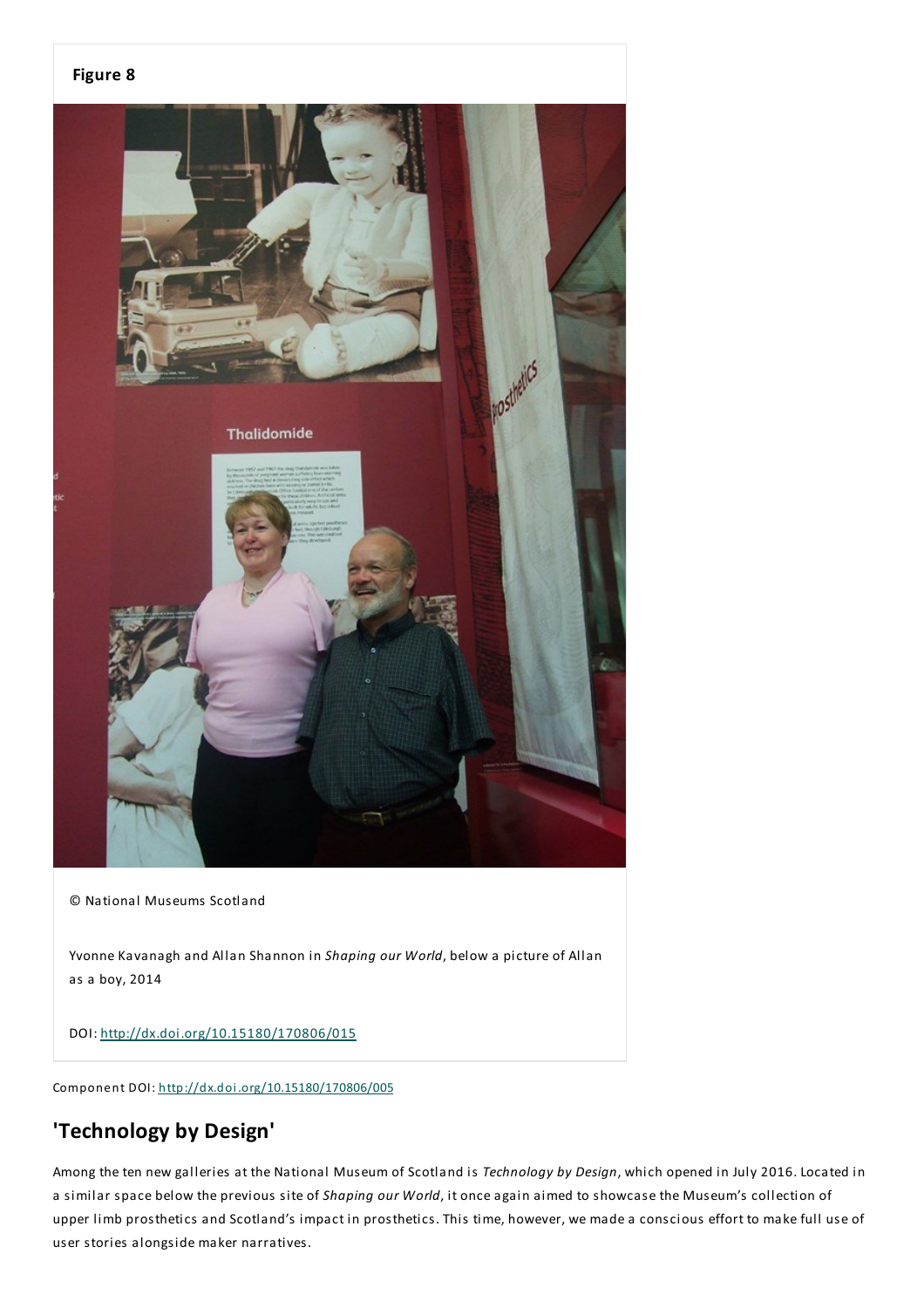*Technology by Design* as a gallery overall is overtly geared towards technical solutions to problems, from computing and sewing machines to bridges and bicycles.The 'Engineering Humans' section includes four tall arched cases highlighting mobility aides, devices that aid vision, upper limb prosthetics, lower limb prosthetics and artificial hips (see Figure 9). Adjacent displays exhibit wheelchairs and upright mobility, and they are supplemented with a touch table, 'The Body Shop', which allows visitors to touch implants such as a prosthetic testicle or a hip replacement. There is also a modern i-limb from Touch Bionics on display which is controlled by visitors via touch screen, much like the app used by wearers of the technology.



© National Museums Scotland

'Engineering Humans',*Technology by Design* exhibition, National Museum of Scotland, 2016

#### DOI: http://dx.doi.org/10.15180/170806/016

When applied to medical technology there is a danger the overall theme of the gallery - design solutions for engineering problems – would be firmly within the medical model of disability. However, we reframed this element by focusing less on the 'fixing of a problem' and instead on the ongoing evolution of prosthetics and the influence of the users on the design. As a result, the display of prosthetics highlights the impact of particular moments in the evolution of the designs for different users: Simpson Series 1 and 2 were designed to be fitted to children; the EMAS arm was in principle modular so it could be adapted for different needs from a partial hand to a full arm; and Touch Bionics i-limb has features like touch screen ability, which reflected its users' specific wants and needs for controllability.

Space was particularly limited in object labels in these cases. As a result, we chose to highlight user stories on the digital screen found in the middle of the four cases (see Figure 9). It included two videos: one of a 3D printed arm inspired by *Iron Man* and extracts from the video of Chris Moon that featured in the *Reconstructing Lives* exhibition. Pictures and quotes were also used to tell the story of the work of prosthetic personalisation from the Canadian company Alleles and 'The Alternative Limb Project' (see Figure 1, which featured in digital content rather than as an object).The screen also gave users who chose to reject the technologies space to tell their stories in their own words.

Allan Shannon, whose image as a boy using prosthetic arms featured on the wall in the *Shaping our World* gallery was one of two users of the Simpson series prosthetic arms whose story featured on our digital screen. While both users had positive comments about Simpson and his team, this was ultimately a story of *non-use*. In Shannon's words:

[The arms were] a godsend in certain circumstances, as they gave us an insight into being able to look a bit more like the others and also helped us reach goals and manage to do things we could and were unable to do, for example, reach places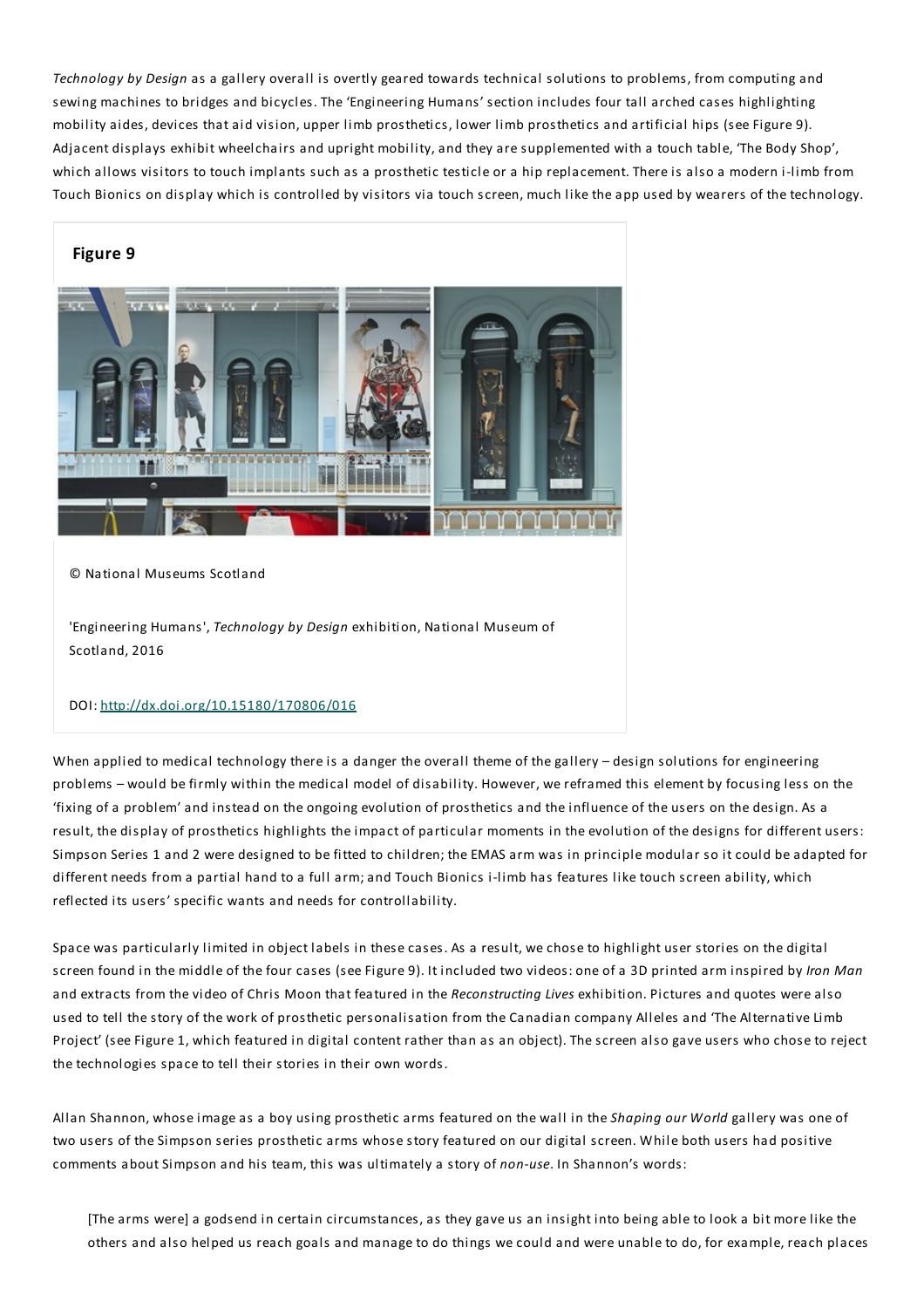He eventually rejected prosthetics, however: 'When I got into my teenage years, these arms just got in the way of life.They [were] in the way of a rough and tumble life, and also unreliable. The second user, Yvonne Kavanagh, concurred:

My recollections are the hours spent practising to do the simple tasks of lifting bricks to eating and drinking. I could feed myself and write with them too […] but my first instinct was to use my feet. […] Approaching teenage years, the arms made me 'look normal' but were heavy and cumbersome for my small body frame. I needed help with dressing when wearing them, but without them I could manage independently – an important factor for a teenager to be independent.[8]

By the time Kavanagh was 18 she lived without the artificial arms entirely and performed everyday tasks with her feet, which she does to this day. Such choices have also been made by other thalidomide survivors:Eddie Freeman, whose assistive technologies fitted at Roehampton are held by the Science Museum, felt a sense of liberation when he exchanged his powered legs for a wheelchair (Emmens, 2003).

We tried to communicate the range of feelings and outcomes of those using prosthetics, and visitor evaluation found that 'The area with the wheelchairs and prosthetics conveys the message "engineering is not just about big projects it is part of everyday life and affects people's lives"' (Muncie and Hutcheson, 2016). Nevertheless, common responses to the displays and the accompanying digital interpretation, were (firstly) surprise, and (secondly) that the people featured were 'inspirational'. 'It's amazing to see a whole area about disability featured within a museum', was one typical example. 'I've never seen that before. It's inspirational.The people featured within the touchscreen are also inspirational.There is a young girl and I remember about thalidomide so it was interesting to see her story' (Muncie and Hutcheson, 2016). Our efforts to display the everyday experience of a user may not have been furthered by the choice of backdrop to these displays, which featured an athlete wearing a running blade (see Figure 9).

Our findings chimed with the feedback we had from *War, Art and Surgery*, *Shaping our World*, and *Reconstructing Lives*, as well as other UK exhibitions. A study on feedback across nine projects co-ordinated by the Research Centre for Museums and Galleries at the University of Leicester 'designed to offer and elicit support of new ways of understanding disability' found that of four main forms of feedback one was that of the 'heroic survivor', with comments discussing the inspirational nature of those featured. However, they noted in their discussions that highlighting these 'inspirational' stories 'should not automatically be avoided by museums since heroic acts are as much a part of disability history as they are mainstream history' (Dodd et al, 2010, pp 92, 107–8).

Component DOI: http://dx.doi.org/10.15180/170806/006

# **Conclusion**

In their own way, we hope these projects in three museums have contributed to the uneven but welcome developments in UK museum theory and practice represented by Ryan Seary's artificial leg (see Figure 1). Disability and disabled people are slowly featuring more, and being normalised, in a range of museum displays and programmes. Some of this has been a result of the more thoughtful activity commemorating the First World War, much of which used the past to reflect on the present. 'Prosthetic devices', writes curator Katherine Ott, 'illustrate both the human cost of war and the uneasy intimacy of technology and flesh' (Ott, 2005, p 48). Projects like *War, Art and Surgery* and *Wounded* have represented veterans with acquired disabilities, physical or otherwise. Like medical museums more generally, they move away from the unproblematic framing of those who wear prosthetics as patients, towards framing them as users. As Ott presented in her exhibition *Whatever Happened to Polio?* (National Museum of American History, 2005; see Sandell, 2007; Ott, 2010), they set out to present not the medicalisation of disability but the experience of use. In technology studies scholarship and museums more generally, users have a higher profile, bridging the gap between curator and visitor.

But let us not congratulate ourselves as a sector just yet. We used this article to reflect on how users were represented in our practice, and even from this partial sample of recent projects two tensions are especially evident.The first is the struggle to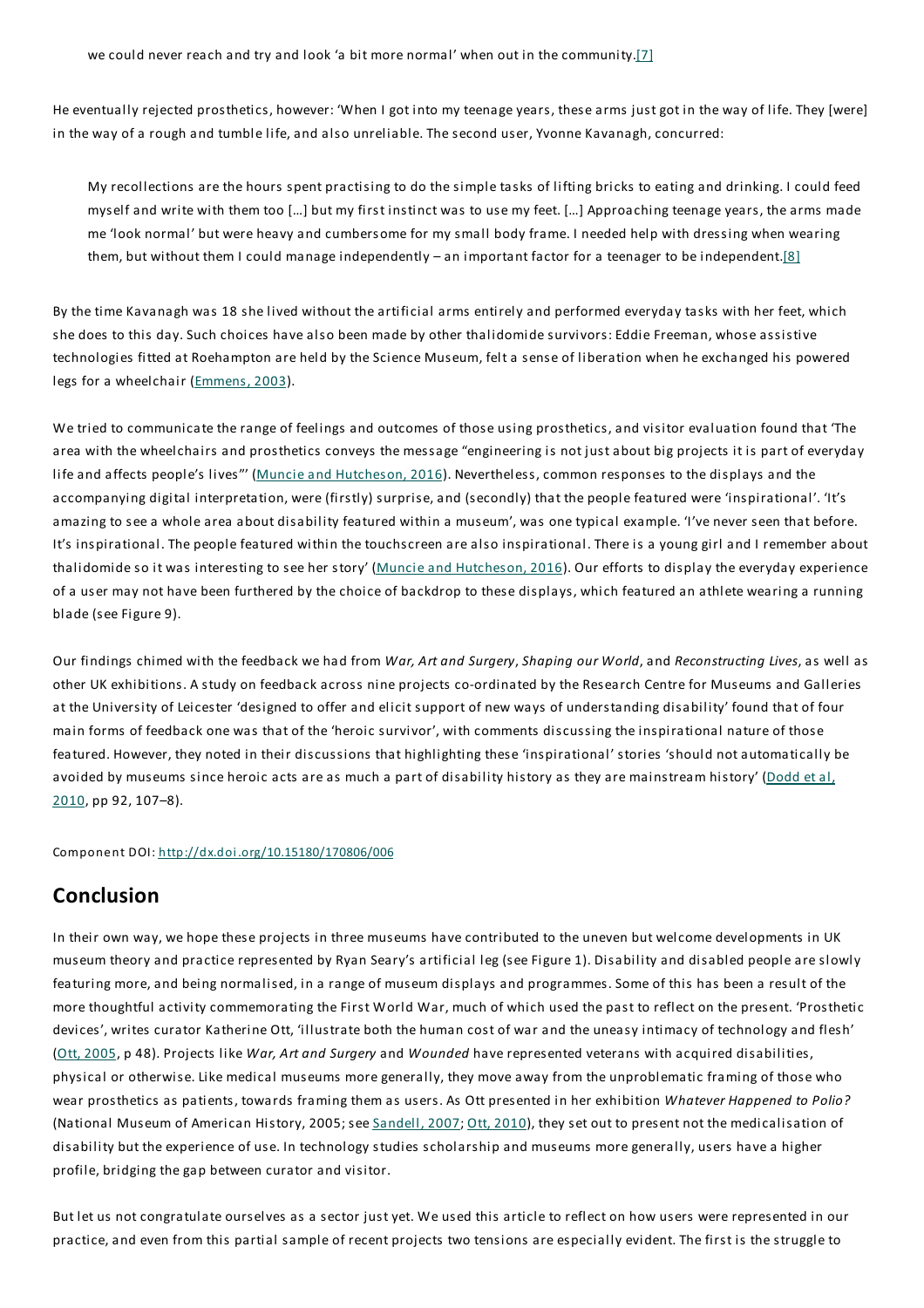chart a course between the Scylla of valorisation and the Charybdis of victimhood. Although Reid, Shannon, Moon and other users perform acts every day that others might consider superhuman – few of us can use our feet so nimbly as Kavanagh – not every prosthetic user wants to run marathons or compete in the Paralympics. Conversely, neither should users be portrayed as passive recipients of medico-technical assistance. We are pleased that our visitors were inspired by the stories told in *Technology by Design* and the other exhibitions. But we also want to emphasise the everyday;and we maintain that this endeavour is best served by using the stories and voices of the users themselves. Future projects that follow *War, Art and Surgery*, which so sensitively *depicted* those who were learning to use prosthetics, could build in ways to capture their words. Their testimony, we argue, normalises the situation shown without distracting from the 'stoic endurance demonstrated by injured people during rehabilitation' (Midgley, 2014, p 284).

The second tension is especially felt by science museums, which have often played the role of shrines to the technical solution. Just as the RCS is proud of the technical development of surgery, so too National Museums Scotland rightly highlights the Scottish contribution to prosthetics. But we should not be afraid of exploring the disadvantages of technology, the problems of science, technology and medicine. Prosthetics can be liberating, but not always: Kavanagh's and Shannon's choice not to use the artificial limbs so painstakingly developed is an important story to tell, without diminishing the achievements of the clinicians and engineers. Just as in the nearby gallery,*Energise*, we present pollution alongside power generation, so too we should not shy away from the downsides and limitations of medical technology.

We should also be wary of curatorial indulgence, or overcompensation for previous interpretation. Our visitors, after all, are unlikely to be thinking of the narratives we are seeking to move away from. Many visitors appreciate the technophilic function of museums, they like to see the *first*, the *original*, the *prototype*. In our experience, prosthetic users are interested to see the technical development of the devices they live so closely with;and like Moon, many are intensely appreciative of the work of prosthetists. We don't deny that inventors, scientists and doctors are important stakeholders – and they visit too.Even if the early Simpson devices were not fit-for-purpose for teenage Shannon and Kavanagh, they gave rise to the EMAS that worked for Aird. And even if EMAS was a one-off, it enabled the development of the i-limb. With care, progress narratives can be woven around and balanced by stories of users, use and non-use.Technical and human stories can be profitably and engagingly entwined.The medical model of disability is problematic, but so too is a purely social approach:amputees and thalidomide survivors do live with impairments, and for some, a technical fix is welcome. 'If the histories of medicine, the body, and rehabilitation constitute the intellectual skin of the prosthesis', argues Ott, 'then surely technology contributes the scaffolding'  $(2002, p 16)$ .

These particular technical artefacts happen to be visually striking, rich in meaning from their human-like shape alone, and the cultural associations of robots, cyborgs and other humanoid machines. We are pleased to have been involved in sharing them with museum visitors – but keen that they serve to introduce more complex and layered interpretations. We have learned a lot from the clinicians, designers and users we have had the privilege to meet during these projects;and to address the question we posed at the outset, we feel we have been involved in projects that have presented balanced accounts of use and experience alongside technical and clinical narratives. But we have also shown that there remains a long way to go. Our next step is to apply this to future endeavours – and perhaps there is more work to be done with the Artificial Limb Project…

Component DOI: http://dx.doi.org/10.15180/170806/007

### **Tags**

- **•** Exhibitions
- Museology
- Material culture
- Curating
- **History of medicine**
- Public engagement
- Disability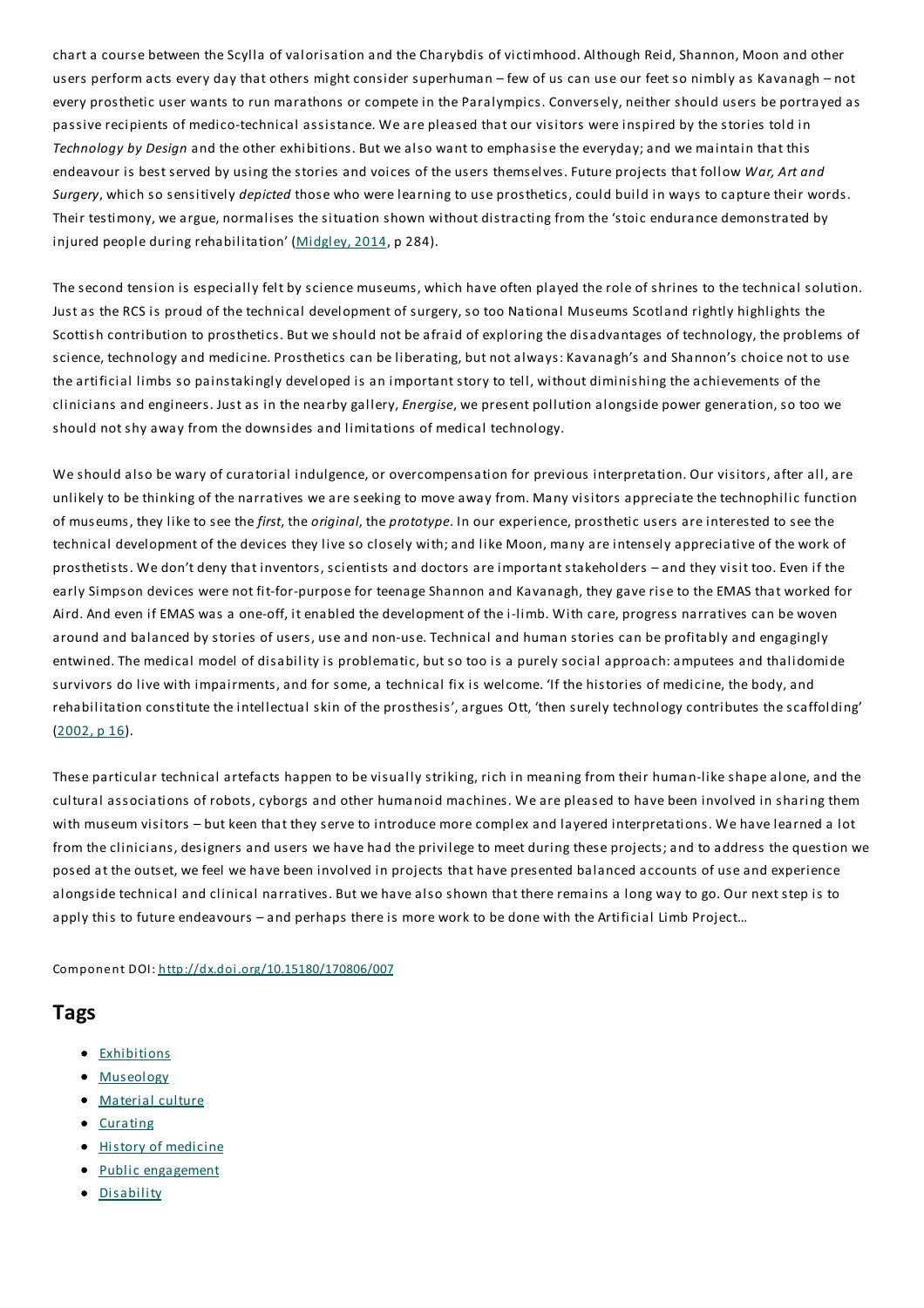# **Footnotes**

- 1. Sam Alberti project managed *War, Art and Surgery*;Tacye Phillipson curated *Reconstructing Lives* and co-curated *Shaping our World*; Sophie Goggins co-curated *Technology by Design*. Our thanks also to Elsa Cox, Stewart Emmens, Louise Innes, Xerxes Mazda, Julia Midgley and two referees. Views expressed are the authors' own, and do not necessarily reflect those of their colleagues on these projects, nor the institutions involved.
- 2. Julia Midgley email to Sam Alberti, 22 December 2016
- 3. *Reconstructing Lives*, exhibition text, 2012 (quoting 2008), National Museums Scotland
- 4. All from *Reconstructing Lives* exhibition comments books 2012–13, National Museums Scotland
- 5. Chris Moon MBE, *Reconstructing Lives* exhibition video, recorded 2012, National Museums Scotland
- 6. *Shaping our World*, gallery text, 2011, National Museums Scotland
- 7. Allan Shannon email to Sophie Goggins, 7 April 2016
- 8. Yvonne Kavanagh email to Sophie Goggins, 11 April 2016

# **References**

- 1. Alberti, S J M M (ed), 2014, *War, Art and Surgery:The work of Henry Tonks and Julia Midgley* (London: Royal College of Surgeons)
- 2. Alberti, S J M M, 2016, 'Finding patients in the medical museum', British Society for the History of Medicine Poynter Lecture [video], available at: http://bshm.org.uk/poynter-lecture-video (accessed 4 December 2016)
- 3. Anderson, J and O'Sullivan, L, 2010, 'Histories of disability and medicine: Reconciling historical narratives and contemporary values', in Sandell, R, Dodd, J and Garland-Thomas, R (eds), *Re-presenting disability* (London and New York: Routledge), pp 143–154
- 4. Anon, 1964, 'In a basement full of miracles', *Scottish Daily Express*, 20 July
- 5. Arnold, K and Olsen, D, 2003, *Medicine man* (London: British Museum Press)
- 6. Bamji, A, 2017, Faces from the front: Harold Gillies, the Queen's Hospital, Sidcup, and the Origins of Modern Plastic Surgery (Solihull: Helion)
- 7. Bolton, G, 2010, *Reflective practice: Writing and professional development,* third edition (London:SAGE)
- 8. Boon,T, 2011, 'Co-Curation and the public history of science and technology', *Curator:The Museums Journal,* 54/4, pp 383–387
- 9. Carden-Coyne, A, 2010, 'Ghosts in the war museum', in Sandell, R, Dodd, J and Garland-Thomson, R (eds), *Re-Presenting disability: Activism and agency in the museum* (London and New York: Routledge), pp 64–78
- 10. Corn, J J, 2011, User unfriendly: Consumer struggles with personal technologies, from clocks and sewing machines to cars and *computers* (Baltimore: Johns Hopkins University Press)
- 11. Delin, A, 2002, 'Buried in the footnotes: the absence of disabled people in the collective imagery of our past', in Sandell, R (ed), *Museums, society, inequality* (London and New York: Routledge), pp 84–97
- 12. Dodd, J, et al, 2010, 'Disability reframed: Challenging visitor perceptions in the museum', in Sandell, R, Dodd, J and Garland-Thomas, R (eds), *Re-presenting disability: Activism and agency in the museum* (London and New York: Routledge), pp 92–111
- 13. Dolan, M and Gow, D, 2013, 'Half a century of clinical bioengineering in Edinburgh', *SCOPE*, 22 (2), pp 11–17, available at: https://www.ipem.ac.uk/portals/0/documents/publications/scope/scopejun13web.pdf (accessed 4 April 2016)
- 14. Emmens, S, 2003, *Consequences of thalidomide*, Ingenious:Seeing things differently, available at: http://www.ingenious.org.uk/Read/Health/Livingwithartificiallimbs/ConsequencesofThalidomide (accessed 6 January 2017)
- 15. Emmens, S, 2010, *Arms, legs and ex-servicemen* [Blog] Science Museum Blog, available at: https://blog.sciencemuseum.org.uk/arms-legs-and-ex-servicemen (accessed 11 December 2016)
- 16. Emmens, S, 2016, *Wounded: Conflict, casualties and care* [Blog] Science Museum Blog, available at: https://blog.sciencemuseum.org.uk/wounded-conflict-casualties-and-care (accessed 11 December 2016)
- 17. Foxtrot Films, 2015, *War art with Eddie Redmayne*, first broadcast ITV 24 May 2015
- 18. Freeth, S, 2016, *Wounded:From shell shock to PTSD* [Blog] Science Museum Blog, available at: https://blog.sciencemuseum.org.uk/wounded-from-shell-shock-to-ptsd (accessed 7 December 2016)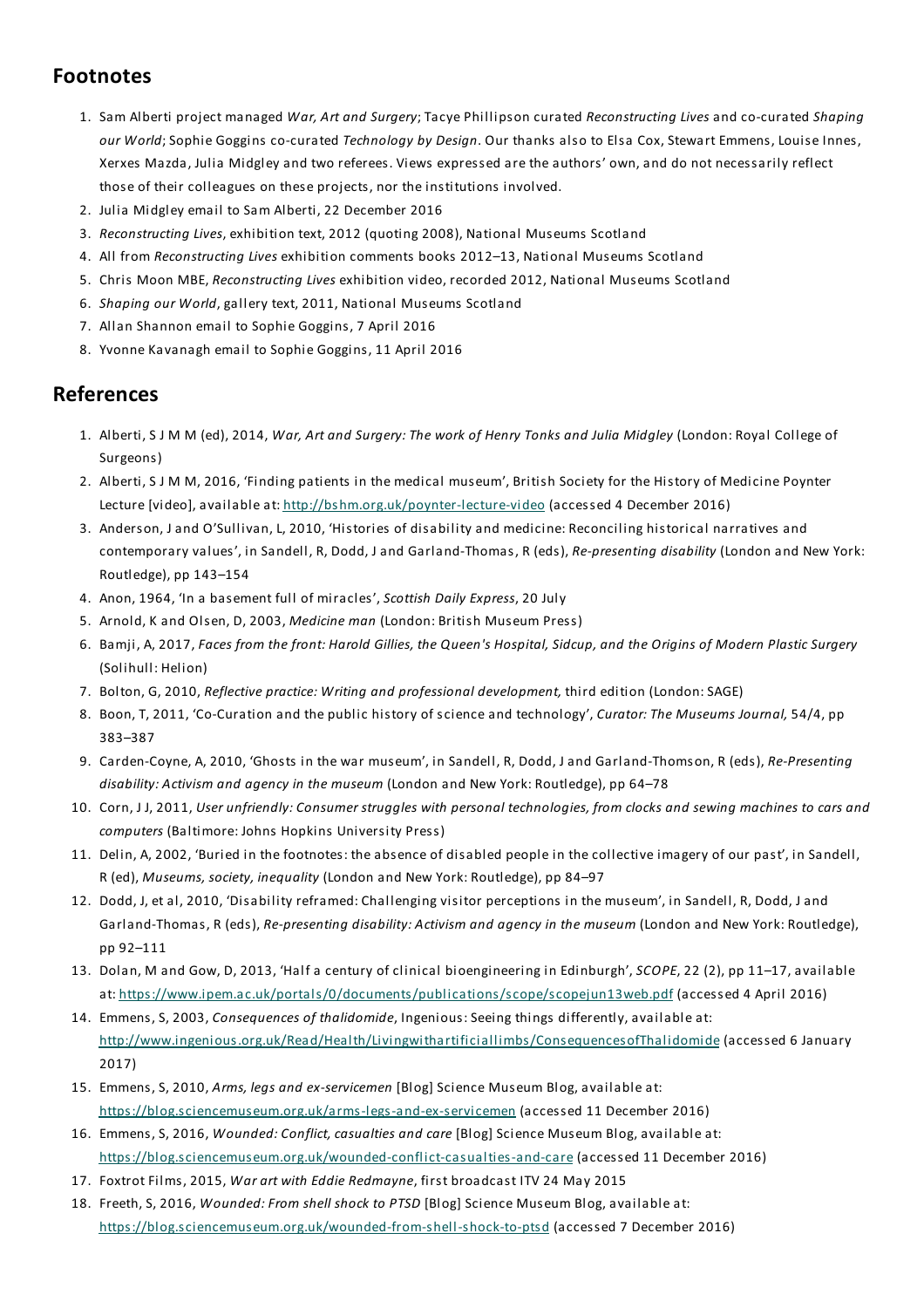- 19. Gosling, J, 2012, *Abnormal: How Britain became body dysphoric and the key to a cure* (London: Bettany Press)
- 20. Gow, D, 1999, 'The development of the Edinburgh modular arm system', paper presented at MyoElectric Controls/Powered Prosthetics Symposium '99 (Fredericton, Canada: University of New Brunswick)
- 21. Hansard, 1972 (Parliamentary Debates), HC Deb 29 November, vol 847 col 469
- 22. Hume, V (ed), 2008,*Transplant* (London: Royal Brompton & Harefield Arts)
- 23. Larsen, F, 2009, *An infinity of things: How Sir Henry Wellcome collected the world* (Oxford: Oxford University Press)
- 24. Lynch, B T, 2011, 'Custom-made reflective practice: Can museums realise their capabilities in helping others realise theirs?', *Museum Management and Curatorship*, 26(5), pp 441–458
- 25. McCarthy, C, 2015, 'Grounding museum studies: Introducing Practice', in McCarthy, C (ed),*The international handbooks of museum studies,* vol 2, *Museum practice* (Chichester: Wiley), pp xxxv–lii
- 26. Maguire, C, 1998, 'I'm proud to shoulder the responsibility for testing bionic arm', *Daily Mail*, 13 May
- 27. Midgley, J, 2014, 'Julia Midgley's work', in Alberti, S J M M (ed), *War, Art and Surgery:The work of Henry Tonks and Julia Midgley* (London: Royal College of Surgeons), pp 162–347
- 28. Muncie, S and Hutcheson, L, 2016, 'National Museum Scotland Summative Evaluation: Visitor Research', National Museums Scotland
- 29. Oliveira Barata, S, 2013, Anatomical Leg, 'The Alternative Limb Project', http://www.thealternativelimbproject.com/project/anatomical-leg (accessed 4 December 2016)
- 30. Ott, K, 2002, 'The sum of its parts: An introduction to modern histories of prosthetics', in Ott, K, Mihm, S and Serlin, D (eds), *Artificial parts, practical lives: Modern histories of prosthetics* (New York: New York University Press), pp 1–42
- 31. Ott, K, 2005, 'Carnage remembered: Prosthetics in the US Military since the 1860s', in Finn, B and Hacker, B C (eds), *Materializing the Military* (London: Cromwell Press), pp 47–64
- 32. Ott, K, 2010, 'What museums do for disability studies', in Sandell, R, Dodd, J and Garland-Thomson, R (eds), *Re-Presenting disability: Activism and agency in the museum* (London and New York: Routledge), pp 269–279
- 33. Ott, K, et al, 2013,*EveryBody: An artifact history of disability in America*, available at: https://everybody.si.edu (accessed 18 December 2016)
- 34. Oudshoorn, N and Pinch,T (eds), 2003, *How users matter:The co-construction of users and technology* (Cambridge, Mass: MIT Press)
- 35. Reid, A, 2013, *Standing tall:The inspirational story of a true British hero* (London: Blake)
- 36. Reznick, J S, 2004, 'Prostheses and propaganda: Materiality and the human body in the Great War', in Saunders, N (ed), *Matters of conflict: Material culture, memory and the First World War* (London: Routledge)*,* pp 51–61
- 37. Royal College of Surgeons of England, 2007,*Exhibiting difference,* available at: www.rcseng.ac.uk/museums-andarchives/hunterian-museum/exhibitions/past-exhibitions/exhibiting-difference (accessed 4 December 2016)
- 38. Royal College of Surgeons of England, 2012, *Anatomy of an athlete,* available at: www.rcseng.ac.uk/museums-andarchives/hunterian-museum/exhibitions/past-exhibitions/anatomy-athlete (accessed 4 December 2016)
- 39. Sandell, R, 2007, *Museums, prejudice and the reframing of difference* (London and New York: Routledge)
- 40. Sandell, R, Delin, A, Dodd, J and Gay, J, 2005, 'Beggars, freaks and heroes: Museums and the hidden history of disability', in *Museum Management and Curatorship,* 20/2, pp 5–19
- 41. Sandell, R and Dodd, J, 2010, 'Activist practice', in Sandell, R, Dodd, J and Garland-Thomson, R (eds), *Re-Presenting disability: Activism and agency in the museum* (London and New York: Routledge), pp 3–22
- 42. Schnalke,T, 2013, 'Tracing life:The Berlin Museum of Medical History at the Charité', in Alberti, S J M M and Hallam,E (eds), *Medical museums: Past, present, future* (London: Royal College of Surgeons), pp 130–143
- 43. Shakespeare,T, 2016, 'The social model of disability', in Davis, L J (ed),*The disability studies reader,* fifth edition (New York: Routledge), pp 195–203
- 44. Telfer, B, Shepley,E and Reeves, C, 2011, *Re-framing disability: Portraits from the Royal College of Physicians* (London: Royal College of Physicians)
- 45. Thompson, P, 2011, 'Brave Lt. Dave Henson talks about recovering after losing his legs in Afghanistan',*The Argus,* available at: www.theargus.co.uk/news/9144985.Fighting\_spirit\_of\_brave\_Hampshire\_soldier (accessed 18 December 2016)
- 46. 'Victoria', 2012, 'Viewpoints', *Wandering on course:Tales of a traveling artist*, available at: http://wanderingoncourse.blogspot.co.uk/2012/07/viewpoints.html(accessed 18 December 2016)
- 47. Walton, C, 2014, 'Reconstruction and rehabilitation', in Alberti, S J M M (ed), *War, Art and Surgery:The work of Henry Tonks and Julia Midgley* (London: Royal College of Surgeons), pp 316–317